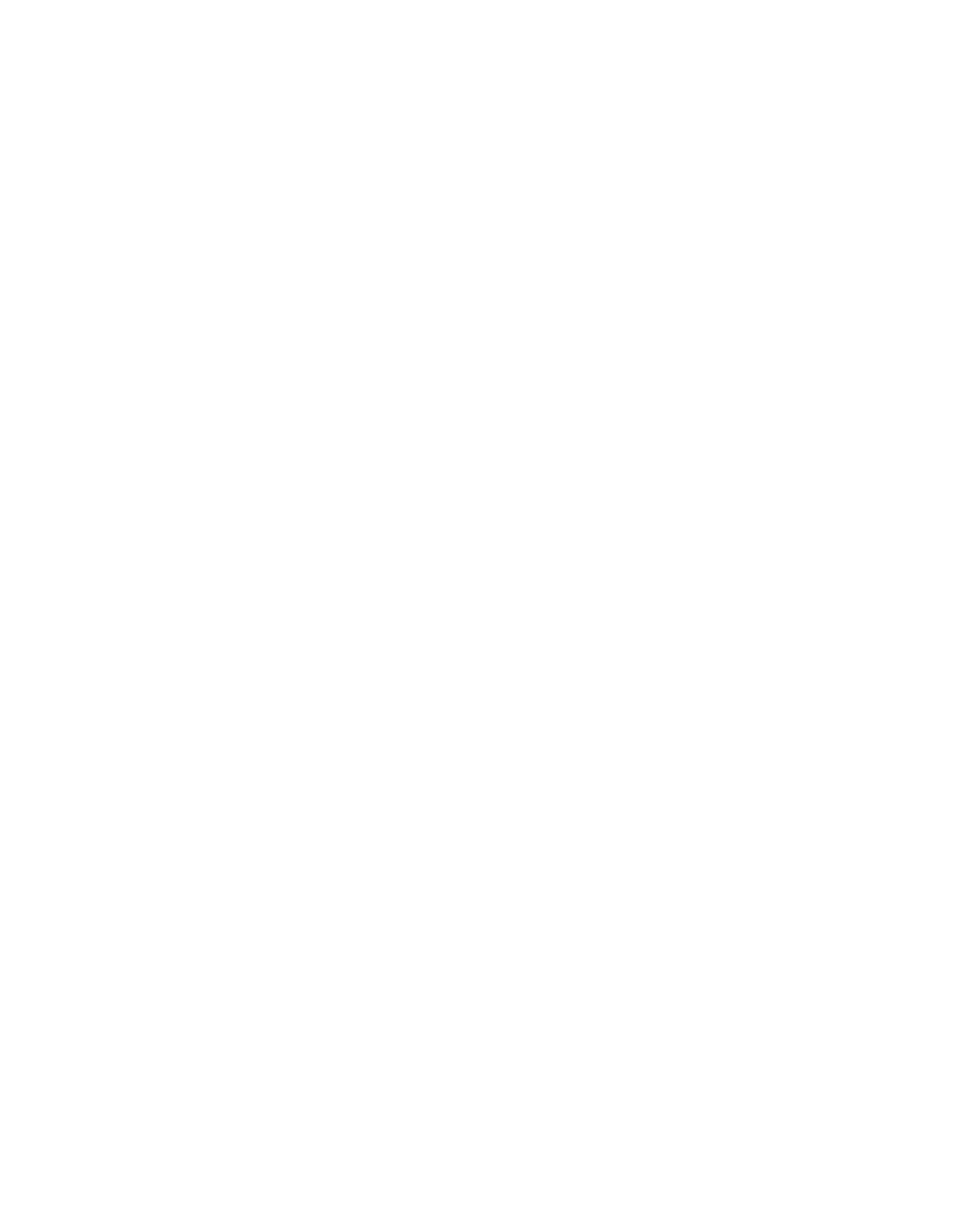### **SUMMARY GUIDANCE**

### **TABLE OF CONTENTS**

| FOR WHAT TYPE OF CONSTRUCTION IS A STORM WATER DISCHARGE PERMIT REQUIRED? 4 |
|-----------------------------------------------------------------------------|
|                                                                             |
|                                                                             |
|                                                                             |
|                                                                             |
|                                                                             |
|                                                                             |
|                                                                             |
|                                                                             |
|                                                                             |
|                                                                             |
|                                                                             |
|                                                                             |
|                                                                             |
|                                                                             |
|                                                                             |
|                                                                             |
|                                                                             |
|                                                                             |
|                                                                             |
|                                                                             |
|                                                                             |
| PHASE 4 POLLUTION PREVENTION PLAN CERTIFICATION AND SUBMITTING A NOTICE OF  |
|                                                                             |
|                                                                             |
|                                                                             |
|                                                                             |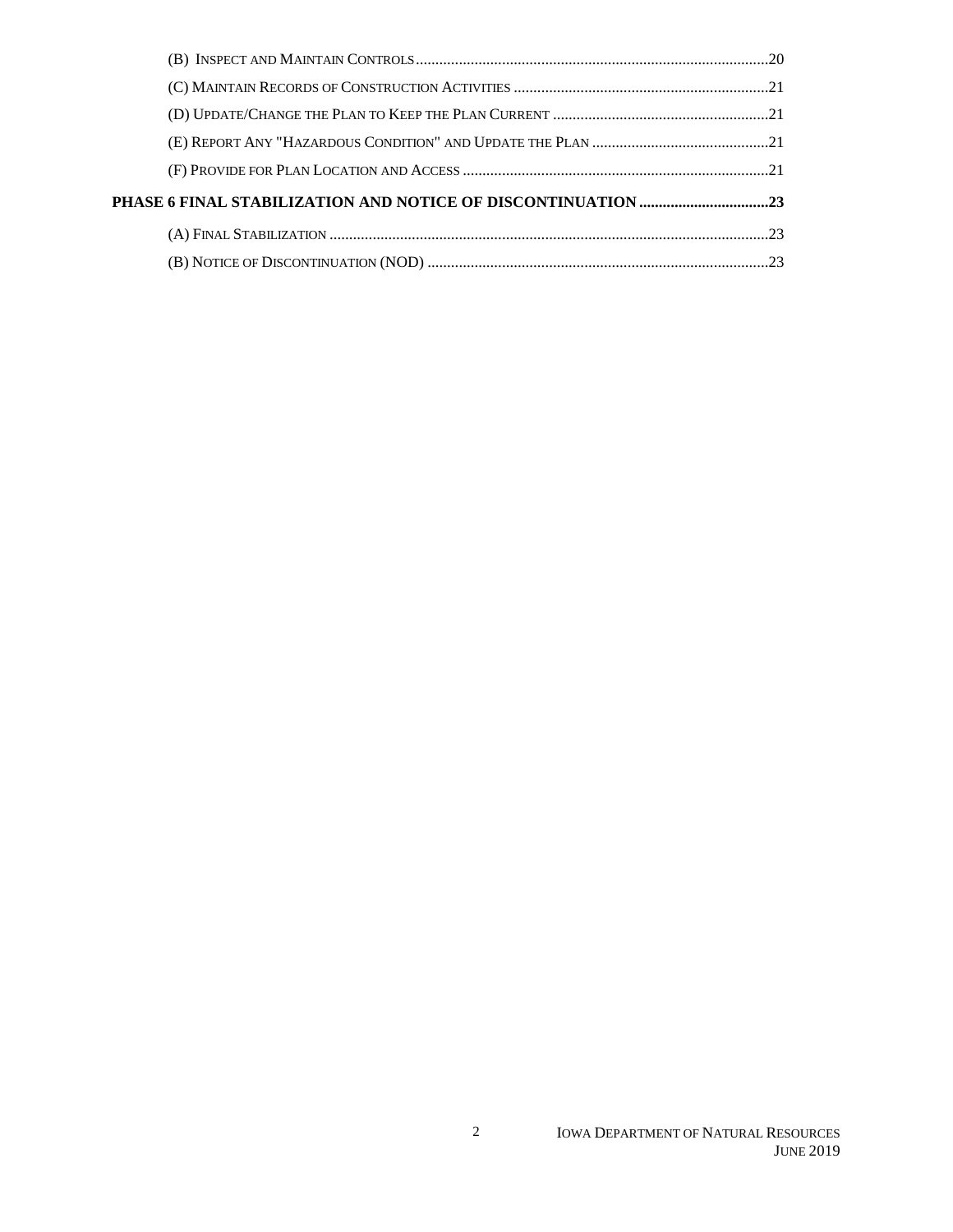### **GLOSSARY**

**"***Best Management Practices" -* Schedules of activities, prohibitions of practices, maintenance procedures, and other management practices to prevent or reduce the pollution of waters of the United States. BMPs also include treatment requirements, operating procedures, and practices to control plant site runoff, spillage or leaks, sludge or waste disposal, or drainage from raw material storage. With regard to construction these may include structural devices or non structural practices that are designed to prevent pollutants from entering water or to direct the flow of water.

"*Controls"--*The term "*controls*" refers to: methods, practices or measures to minimize or prevent erosion; methods, practices or measures, either structural or non-structural, to control sedimentation; methods, practices or measures for storm water control; or, methods, practices or measures to minimize contaminants from other types of waste or materials at construction sites.

**"***Final Stabilization***"-** means that all soil disturbing activities at the site have been completed and that a uniform, perennial vegetative cover sufficient to preclude erosion has been established or equivalent stabilization measures have been employed.

**"***Hazardous condition***"** means any situation involving the actual, imminent, or probable spillage, leakage, or release of a hazardous substance on to the land, into a water of the state, or into the atmosphere, which creates an immediate or potential danger to the public health or safety or to the environment. 455B.381 Code of Iowa

**"***Hazardous substance***"** means any substance or mixture of substances that presents a danger to the public health or safety and includes, but is not limited to, a substance that is toxic, corrosive, or flammable, or that is an irritant or that, in confinement, generates pressure through decomposition, heat, or other means. The following are examples of substances which, in sufficient quantity may be hazardous: acids; alkalis; explosives; fertilizers; heavy metals such as chromium, arsenic, mercury, lead and cadmium; industrial chemicals; paint thinners; paints; pesticides; petroleum products; poisons, radioactive materials; sludges; and organic solvents. "Hazardous substances" may include any hazardous waste identified or listed by the administrator of the United State Environmental Protection Agency under the Solid Waste Disposal Act as amended by the Resource Conservation and Recovery Act of 1976, or any toxic pollutant listed under section 307 of the federal Water Pollution Control Act as amended to January 1, 1977, or any hazardous substance designated under section 311 of the federal Water Pollution Control Act as amended to January 1, 1977, or any hazardous material designated by the secretary of transportation under the Hazardous Materials Transportation Act (49 CFR 172.101). 455B.381 Code of Iowa

*"Municipality"* **-** means a city, town, borough, county, parish, district, association, or other public body created by or under State law.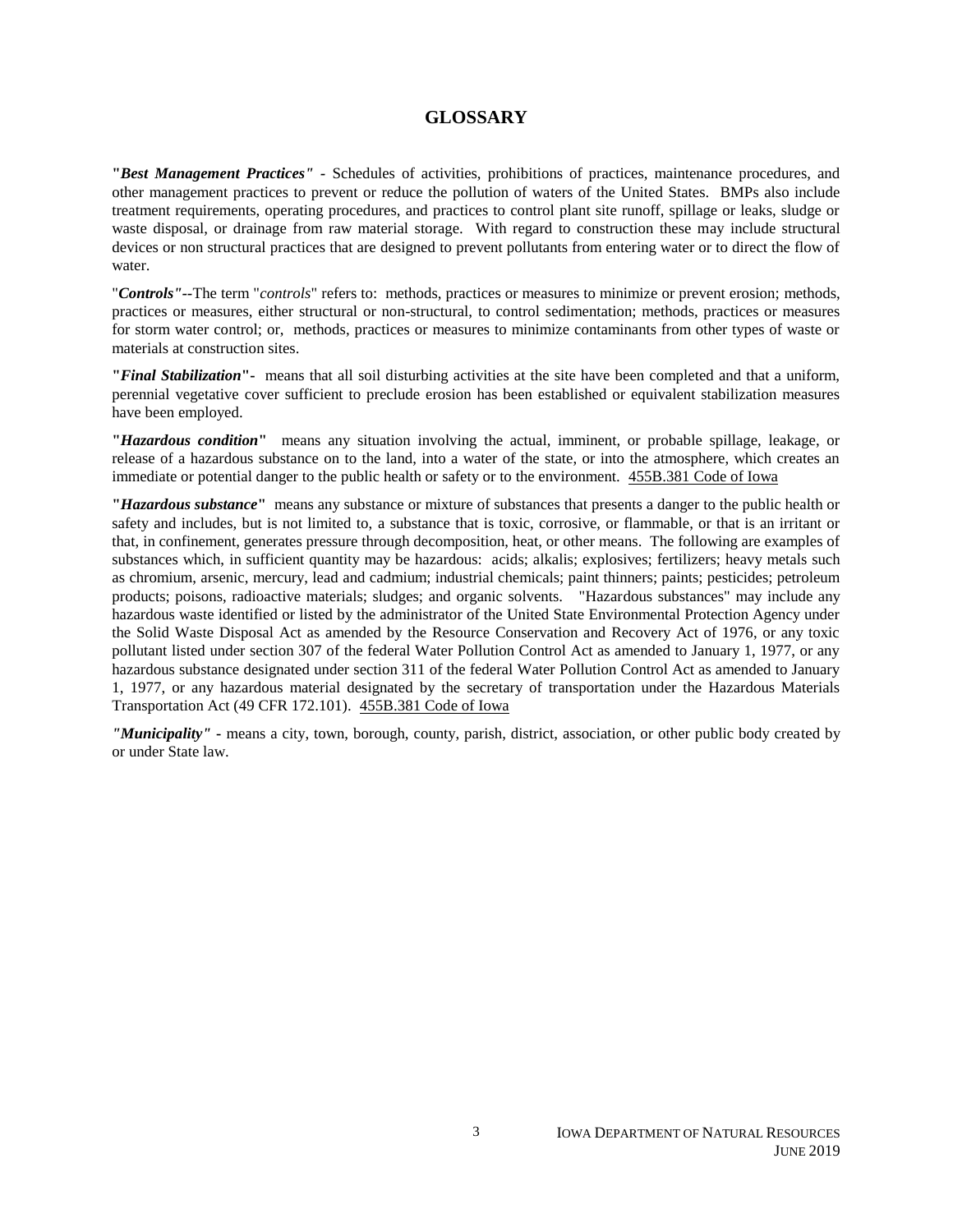### **REQUIREMENTS FOR DEVELOPING AND IMPLEMENTING POLLUTION PREVENTION PLANS FOR CONSTRUCTION ACTIVITIES**

### **SUMMARY GUIDANCE**

### **ABOUT THIS DOCUMENT**

This document contains a step-by-step explanation of the development of an effective Storm Water Pollution Prevention Plan for construction activities in the State of Iowa. This document is referred to as the Summary Guidance because its primary focus is on the development of the pollution prevention plan. This Summary Guidance is consistent with the requirements in Iowa's NPDES General Permit No. 2 for *Storm Water Discharge Associated with Industrial Activity for Construction Activities.* The General Permit contains the legal requirements for permitted construction sites.

Any suggestions or comments on improvements to this document should be forwarded to the to the Storm Water Coordinator at the address on the cover of this document. Questions relating to Iowa's storm water program should also be directed to the Storm Water Coordinator.

### **INTRODUCTION**

### **For What Type of Construction is a Storm water Discharge Permit Required?**

New federal regulations require that storm water discharges from certain construction activities be covered under an  $NPDES$  permit<sup>1</sup>. Construction activities which disturb the land, such as clearing, grading or excavation, except for disturbances of less than one acre of total land area which are not part of a larger common plan of development or sale, are required to be covered by an NPDES permit. **If the overall project will cause a land disturbance of one or more acres, any storm water runoff from any portion of the project requires NPDES permit coverage.** The NPDES permit, a federal waste water discharge permit, is required for storm water or snow melt runoff that drains from areas where construction activities occur. These requirements became effective on March 10, 2003.

#### **How Does one Obtain a NPDES permit for a Construction project?**

Iowa's General Permit No. 2 covers storm water discharges from construction activities (land disturbances). The general permit is a generic NPDES permit that can cover most construction (land disturbing) activities. The general permit contains the terms and conditions of the NPDES permit, but the permit is not applicable to any storm water discharge until a completed Notice of Intent (NOI) is submitted to the IDNR and an authorization has been issued. The issued authorization ties a construction activity to the general permit.

### **What is A Pollution Prevention Plan?**

 $\overline{a}$ 

Iowa's NPDES General Permit No. 2 requires that a pollution prevention plan for the construction activity be developed before the Notice of Intent is submitted to the IDNR. The pollution prevention plan is to be implemented with the start of construction. A pollution prevention plan for construction is designed to reduce pollution at the construction site, before it causes environmental problems. Construction activities produce many different kinds of pollutants which may cause storm water contamination problems. Storm water runoff becomes polluted by picking up soil particles and other pollutants from construction materials as it flows over surfaces where construction activities are occurring. Grading activities remove grass, rocks, pavement and other protective ground covers resulting in the exposure of underlying soil to the elements. Because the soil surface is unprotected erosion can occur. The water carrying these particles eventually reaches a stream, river or a lake where it slows down, allowing the particles to settle out resulting in sedimentation. In addition, the construction of buildings and roads may require the use of toxic or hazardous materials such as petroleum products, pesticides and herbicides, and building materials such as asphalt, sealants and concrete which may pollute storm water running off of the construction site.

A storm water pollution prevention plan must be developed for each construction site covered under General Permit No. 2. The plan shall identify potential sources of pollution which may reasonably be expected to affect the quality of the storm water discharge for the construction activities. The plan shall describe and ensure the implementation of

<sup>&</sup>lt;sup>1</sup>Agricultural storm water runoff is excluded by federal regulation 40CFR 122.3(e).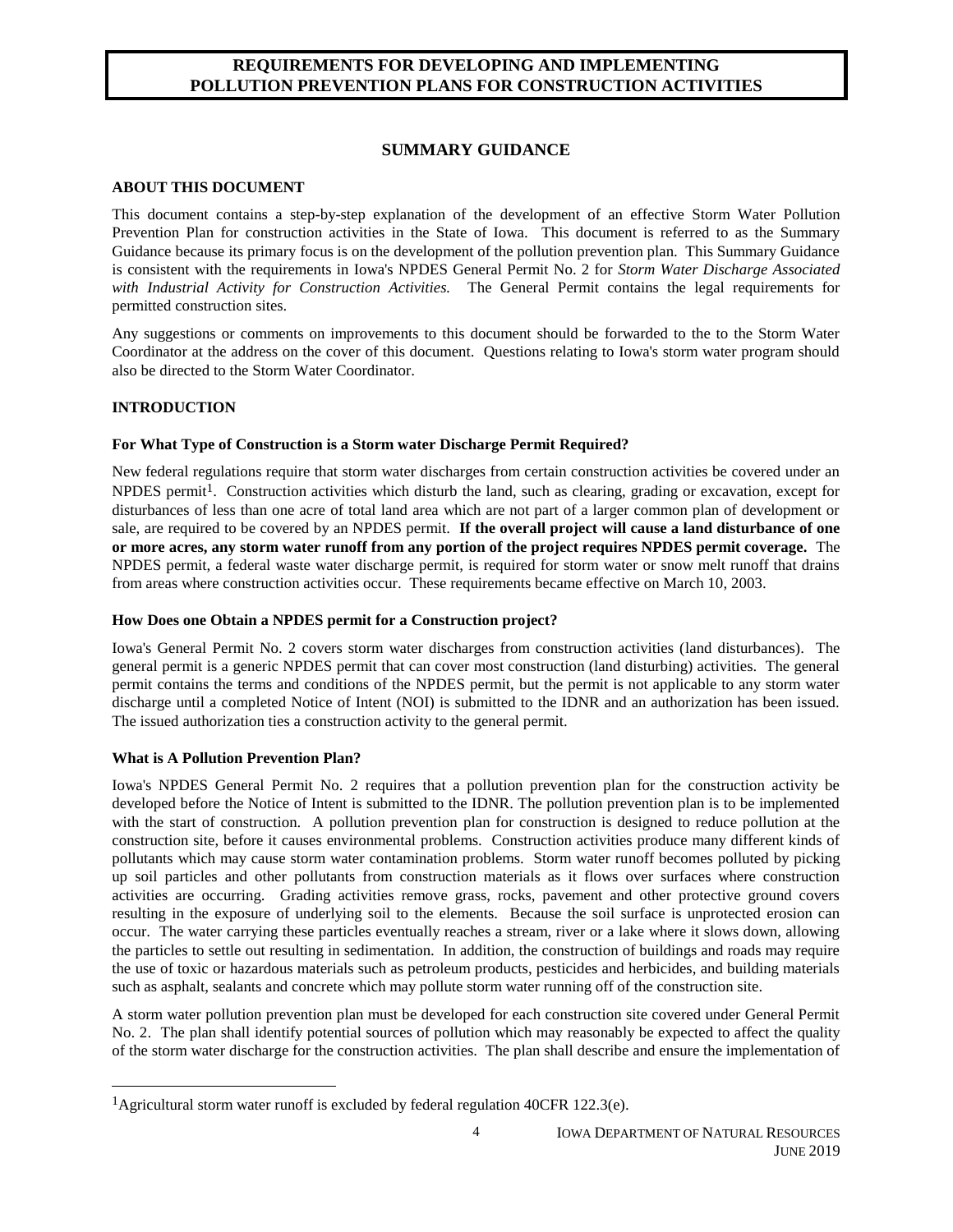practices which will be used to reduce the pollutants in storm water discharge from the construction site and to assure compliance with the terms and conditions of the general permit. Facilities must implement the provisions of the storm water pollution prevention plan required as a condition of the permit.

### **What Does this Document Contain?**

This document is organized as step-by-step instructions for developing a pollution prevention plan. A number of steps are identified under different phases in the preparation of the pollution prevention plan. Each phase focuses on a particular type of information relating to the construction activity. The pollution prevention planning process is organized as shown on the chart on the next page. The six major phases in developing the pollution prevention plan are:

- **(1) SITE EVALUATION AND DESIGN DEVELOPMENT**
- **(2) ASSESSMENT**
- **(3) CONTROL SELECTION AND PLAN DESIGN**
- **(4) CERTIFICATION AND NOTIFICATION**
- **(5) CONSTRUCTION/IMPLEMENTATION**
- **(6) FINAL STABILIZATION AND DISCONTINUATION**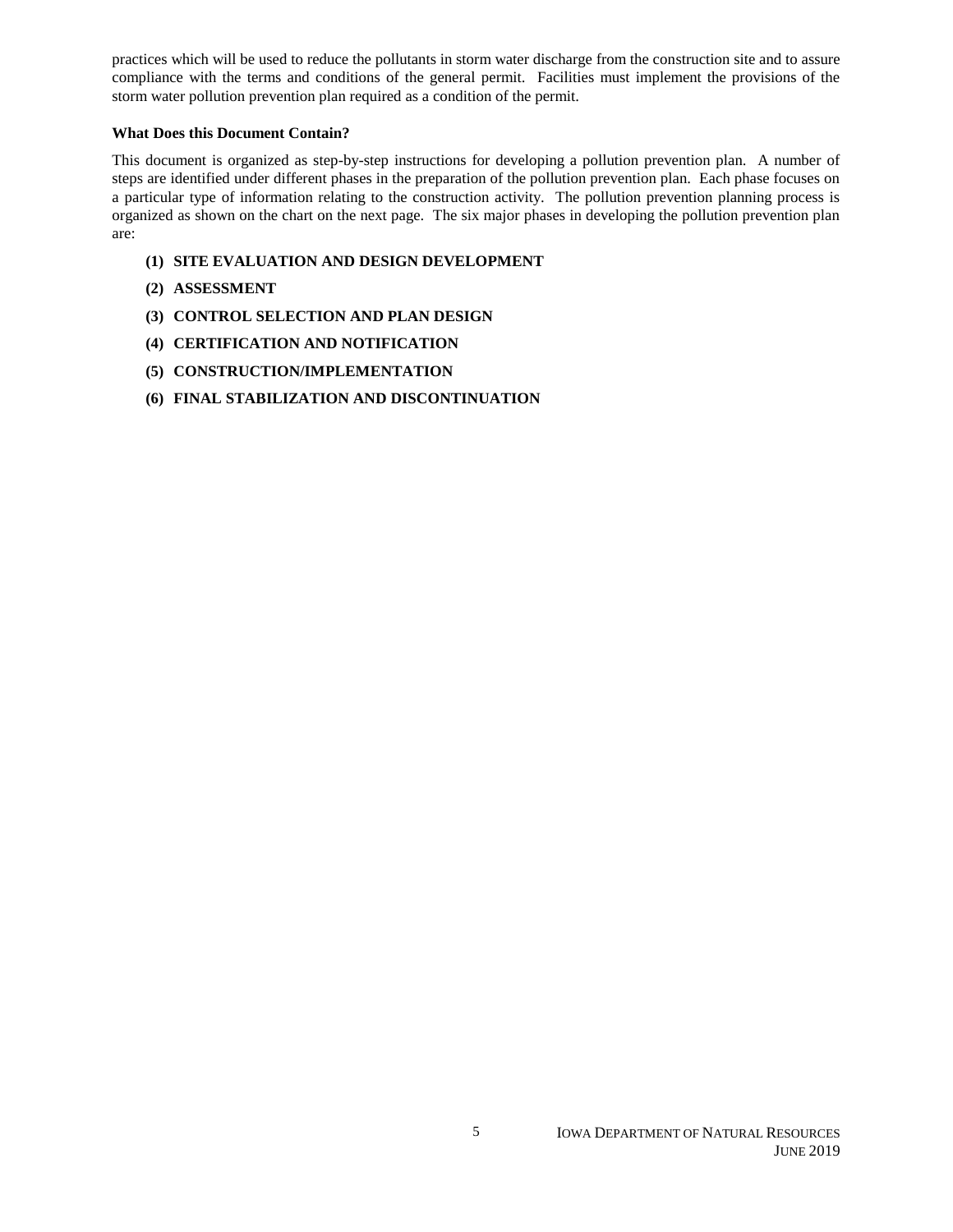### **Six Phases For Developing and Implementing a Storm Water Pollution Prevention Plan**

### **PHASE 1**

**SITE EVALUATION AND DESIGN DEVELOPMENT**

- $\bullet$  COLLECT SITE INFORMATION
- **DESCRIBE CONSTRUCTION ACTIVITY**
- **DEVELOP SITE PLAN DESIGN**
- <sup>P</sup>REPARE POLLUTION PREVENTION PLAN SITE MAP

### ↓

### **PHASE 2 ASSESSMENT**

- **O** MEASURE SITE AREA
- **DETERMINE DRAINAGE AREAS**
- <sup>C</sup>ALCULATE RUNOFF COEFFICIENT

#### ↓

### **PHASE 3 CONTROL SELECTION/PLAN DESIGN**

- <sup>R</sup>EVIEW AND INCORPORATE STATE AND LOCAL REQUIREMENTS
- **SELECT EROSION AND SEDIMENT CONTROLS**
- **SELECT OTHER CONTROLS**
- **SELECT STORM WATER MANAGEMENT CONTROLS**
- <sup>I</sup>NDICATE THE LOCATION OF CONTROLS ON THE SITE MAP
- <sup>P</sup>REPARE AN INSPECTION AND MAINTENANCE PLAN
- **PREPARE A DESCRIPTION OF THE CONTROLS**
- <sup>P</sup>REPARE A SEQUENCE OF MAJOR ACTIVITIES

#### ↓

#### **PHASE 4 CERTIFICATION AND NOTIFICATION**

- <sup>P</sup>OLLUTION PREVENTION PLAN CERTIFICATION
	- <sup>S</sup>UBMITTING A NOTICE OF INTENT

#### J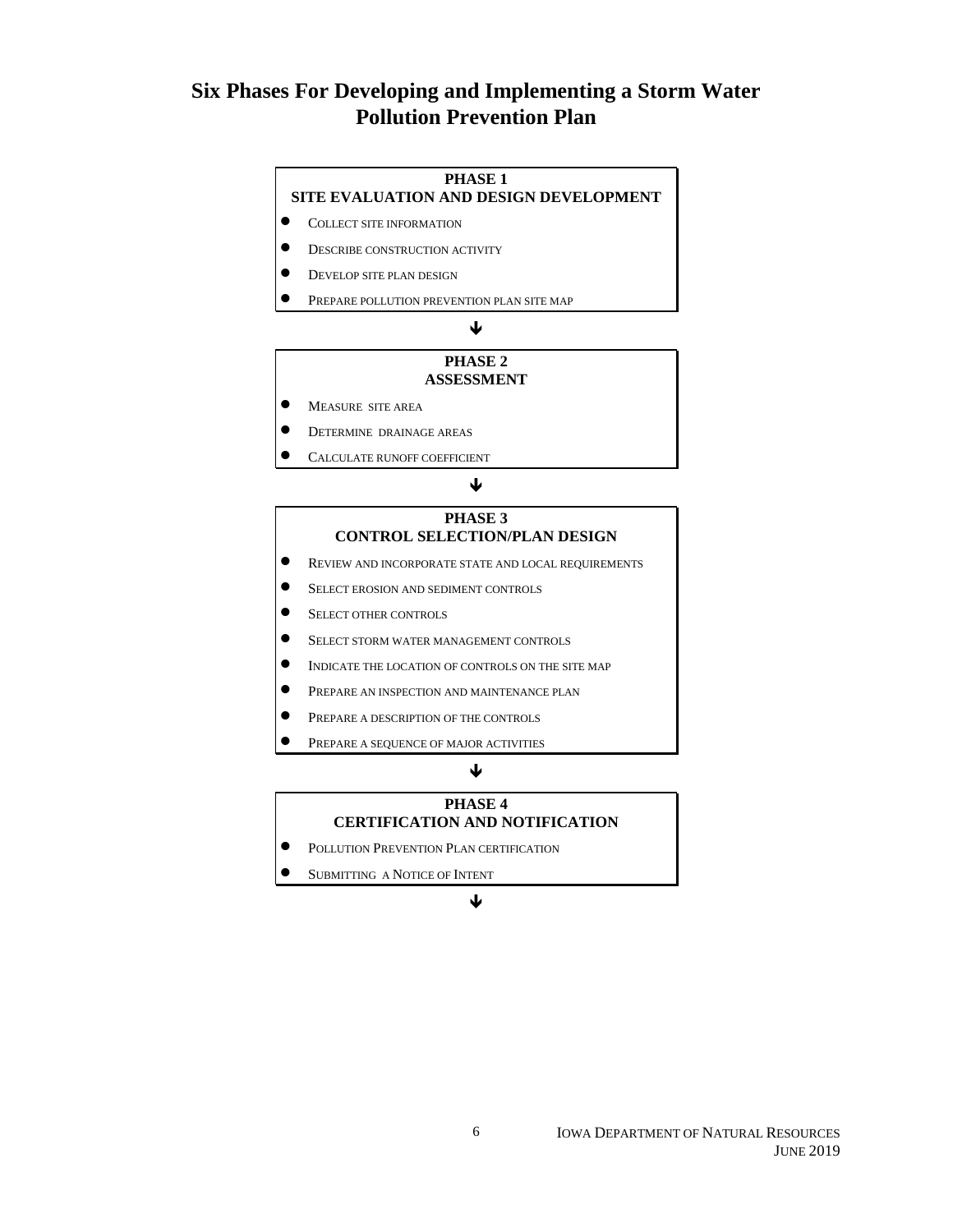### **PHASE 5 CONSTRUCTION/ IMPLEMENTATION**

- $\bullet$  IMPLEMENT CONTROLS
- $\bullet$  INSPECT AND MAINTAIN CONTROLS
- $\bullet$  MAINTAIN RECORDS OF CONSTRUCTION ACTIVITIES
- <sup>U</sup>PDATE/CHANGE THE PLAN TO KEEP THE PLAN CURRENT
- <sup>R</sup>EPORT ANY "HAZARDOUS CONDITION" AND UPDATE PLAN
- **PROVIDE FOR PLAN LOCATION AND ACCESS**

### $\downarrow$

### **PHASE 6 FINAL STABILIZATION AND DISCONTINUATION**

- **•** FINAL STABILIZATION
- **NOTICE OF DISCONTINUATION**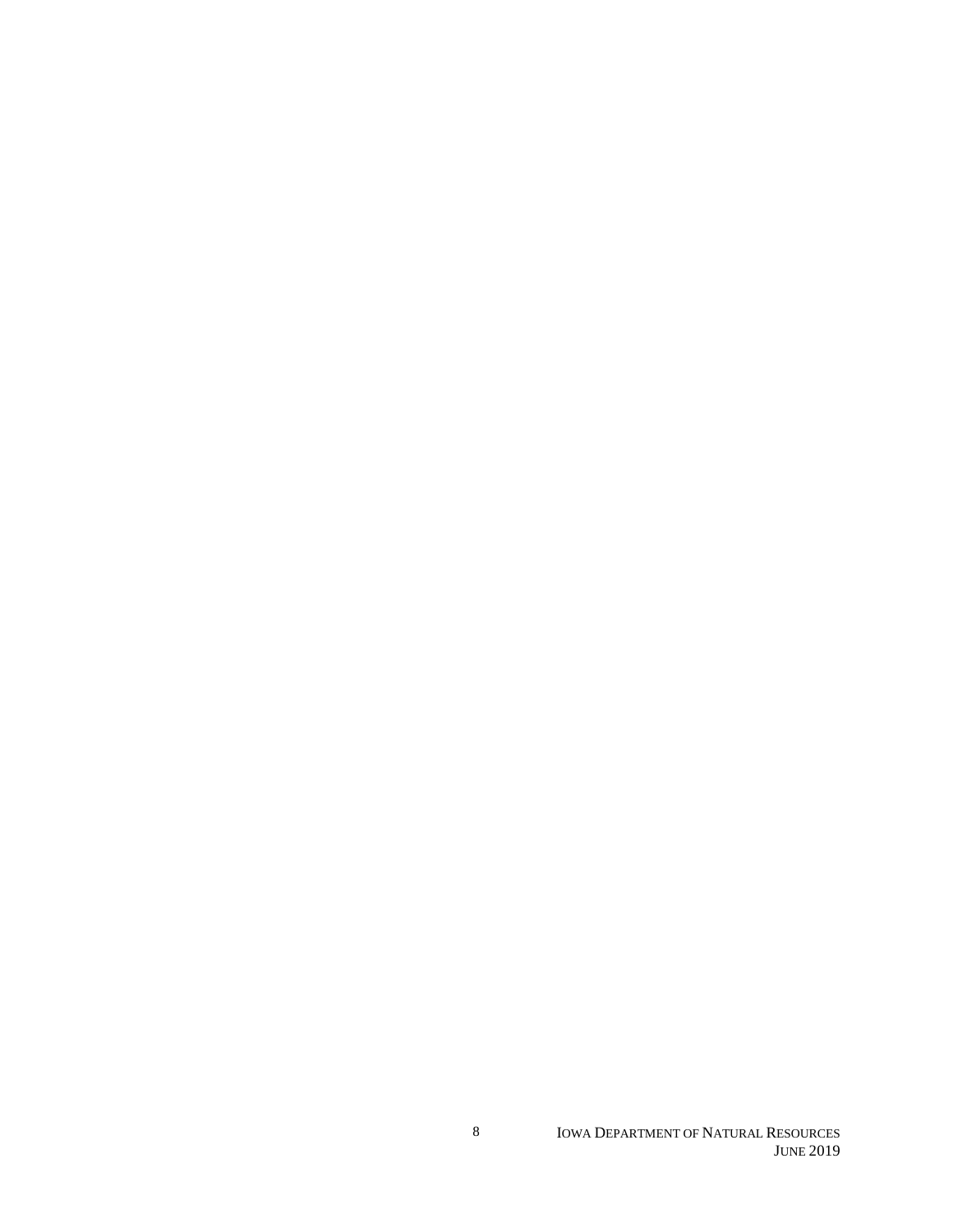### **PHASE 1 SITE EVALUATION AND DESIGN DEVELOPMENT**

The first phase in preparing a Storm Water Pollution Prevention Plan for a construction project is to define the characteristics of the site and the type of construction that will be occurring. This phase consists of four steps: (A) collect site information, (B) develop the site plan design, (C) describe the construction activity, and (D) prepare the pollution prevention site map.

### **(A) COLLECT SITE INFORMATION**

Prior to design, it is necessary to collect information about the existing conditions at the construction site. Iowa's General Permit No. 2 requires that the Pollution Prevention Plan include the following information:

- **Existing soils information**—Where information exists which describes the soils at the construction site, this data must be included in the pollution prevention plan. Soils data may include soil type, depth of the soil layer, soil texture, infiltration (percolation rate), or whether the soils are susceptible to erosion. Soil information can be obtained from county Soil Survey Reports. The Soil Survey Reports may be obtained from the local county Soil Conservation Service and Cooperative Extension Office. General Permit no. 2 requires that topsoil be preserved on construction sites.
- **Existing runoff water quality**—If storm water runoff from the proposed construction site has been sampled and analyzed for the presence of any pollutant (e.g., total suspended solids), then the results of the analyses must be included in the pollution prevention plan. It is not necessary to collect or analyze storm water samples if no data is available**.**
- **Location of surface waters on the construction site**—If the construction site includes or is adjacent to surface waters then the location and extent of the surface waters must be determined so that they may be indicated on the pollution prevention site map. Surface waters include lakes, rivers, streams (both perennial and intermittent), and wetlands.
- **Name of receiving water**—Identify the name and location of the body of water, e.g., stream, creek, run, wetland, river, lake, that will receive the runoff from the construction site. If the storm water discharges into an unnamed tributary also identify the first named body of surface water to which the storm water will flow. This information is usually available from county, State or USGS maps.

If the site drains into a municipal separate storm sewer system, identify the system and indicate the receiving water to which the system discharges.

#### **(B) DEVELOP SITE PLAN DESIGN**

Once the information on the existing site conditions is collected, it is possible to develop a site plan design. In addition to the goals and objectives for the facilities being constructed the designers should also consider objectives which will limit the amount of pollution in storm water runoff from the construction site, such as:

- **Disturb** the smallest area possible.
- **Avoid** disturbance of sensitive areas such as:
	- **-** Steep and/or unstable slopes
	- **-** Areas with soils susceptible to erosion
	- **-** Existing drainage channels
- **Identify** areas to be preserved or left as open space.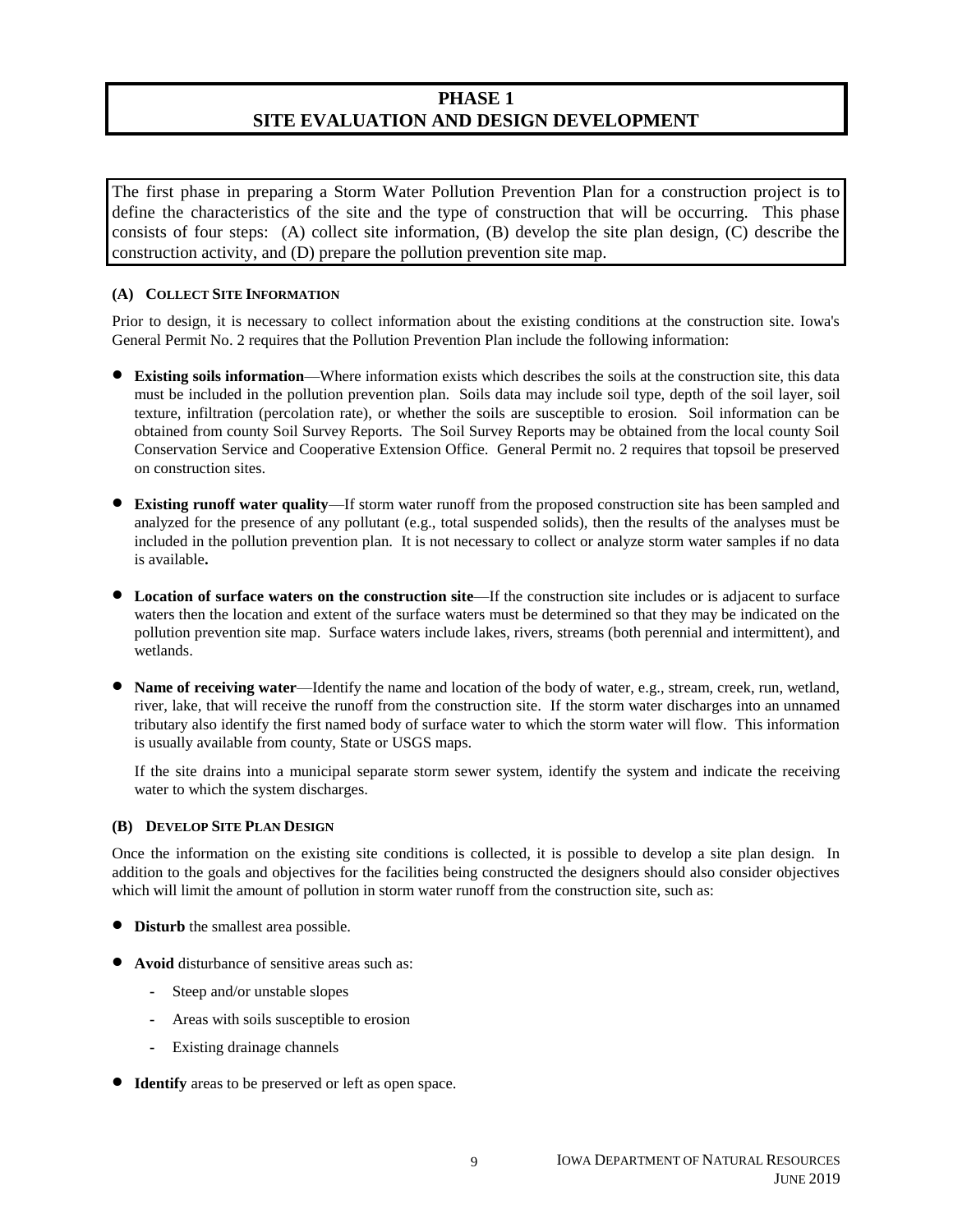#### **(C) DESCRIBE THE CONSTRUCTION ACTIVITY**

In preparing your plan, you must describe the purpose or goal of the construction project (e.g., a single family residential development, a multistory office building, a highway interchange) and list the major soil disturbing activities necessary to complete the project. (Soil disturbing activities might include clearing, excavation and stockpiling, rough grading, final or finish grading, preparation for seeding or planting, excavation of trenches, demolition, etc.).

### **(D) PREPARE POLLUTION PREVENTION PLAN SITE MAP**

The final step of the site evaluation and design development phase is to combine the information collected into a comprehensive Pollution Prevention Plan site map. The starting point for the map should be the site plan prepared for the construction design. The map for the construction site should be drawn to scale with topography**.** The scale of the map should be small enough so that you can easily distinguish important features such as drainage swales and control measures that will be added later. In addition to the location of surface waters, the following information must be included on the site map:

- **Slopes after grading**—Indicate the approximate steepness of slopes anticipated after major grading activities.
- **Disturbed areas**—Indicate the areas of soil disturbing activities or the total area of the site where soil will be disturbed. Draw the limit of disturbance so that any soil disturbing activity such as clearing, stripping, excavation, backfill, stockpiling (topsoil or other fill material), and paving will be inside of the limit. The limit of disturbance should also include roads for construction vehicles unless those roads are paved or stabilized and have measures to reduce tracking of sediments. Also draw an outline of areas that will not be disturbed.
- **Topsoil stockpiles**—Indicate where topsoil will be stockpiled for respreading prior to stabilization.
- **Drainage patterns/discharge points**—Indicate the drainage patterns of the site after the major grading activities and the location of the points where storm water will discharge from the site.
	- To illustrate the drainage pattern of the site, use topographic contour lines or arrows to indicate the direction runoff will flow.
	- Show the location of swales or channels. If there is a new or proposed underground storm drain system on the site, this should be indicated on the Storm Water Pollution Prevention Plan site map as well.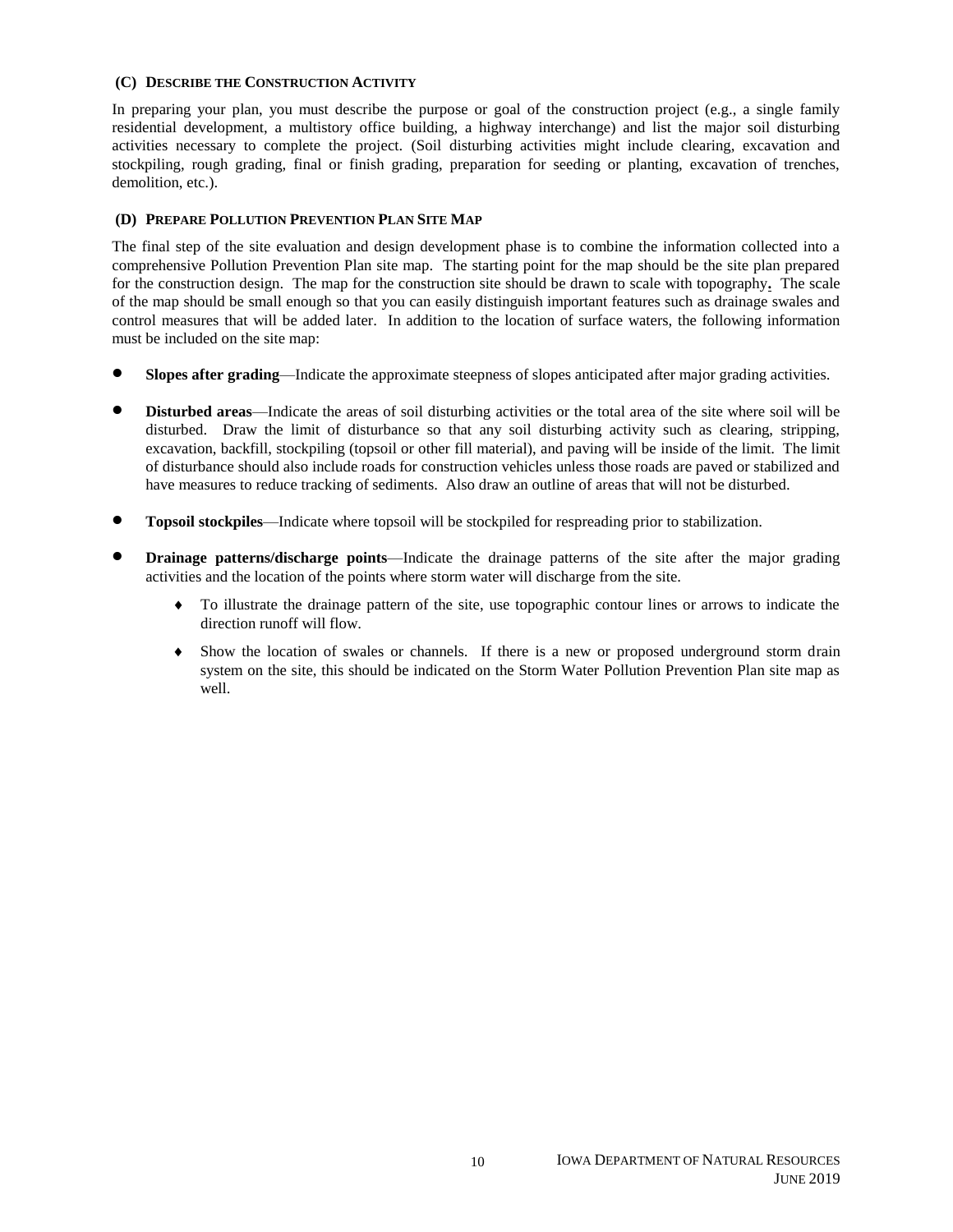### **PHASE 2 ASSESSMENT**

Once the characteristics of the site and the construction have been defined the next phase in developing a Storm Water Pollution Prevention Plan is to measure the size of the land disturbance and estimate the impact the project will have on storm water runoff from the site based on information collected in Phase 1, the Site Evaluation and Design Development Phase. Three things should be done to assess the project: (A) measure the site area, (B) determine the drainage areas and (C) calculate the runoff coefficient.

### **(A) MEASURE THE SITE AREA**

Iowa's General Permit No. 2 requires that you indicate in the Storm Water Pollution Prevention Plan estimates of the total site area and the area that will be disturbed by excavating, grading or other activities. The total site area estimate must represent the size of the parcel of property or right of way on which the construction is occurring. The disturbed area estimate must represent the portion of the total site area which will be disturbed over the course of the construction project. These values can be measured from the pollution prevention site map which is drawn to scale.

### **(B) DETERMINE THE DRAINAGE AREAS**

Although the size of each drainage area for each point where concentrated flow will leave the site is not required to be included in the pollution prevention plan, this information will help you select and design the sediment control and storm water management measures for your project in the next phase of the plan. Drainage areas are portions of the site where runoff will flow in one particular direction or to a particular discharge point. Be sure to include offsite water draining onto your site when determining the total size of the drainage basin. Use the drainage patterns indicated on the site map to determine the drainage areas.

### **(C) CALCULATE THE RUNOFF COEFFICIENT**

Iowa's General Permit No. 2 requires that you estimate the runoff coefficient of the site after construction is complete. The runoff coefficient, "c", is an estimate of the fraction of total rainfall that will appear as runoff. For example, the "c" value of lawn area is 0.2, which indicates that only 20 percent of the water that falls on grassed areas will end up as surface runoff. In contrast, the "c" value of a paved area can be 0.9 or higher, indicating that 90 percent or more of the rain falling on this type of surface will run off. Runoff coefficients for sites with more than one land use are estimated by calculating a weighted average (based upon area) of the runoff coefficients for each land use. Table 1 lists runoff coefficients for various land uses.

Other recognized and technically accepted runoff determination methods may also be used.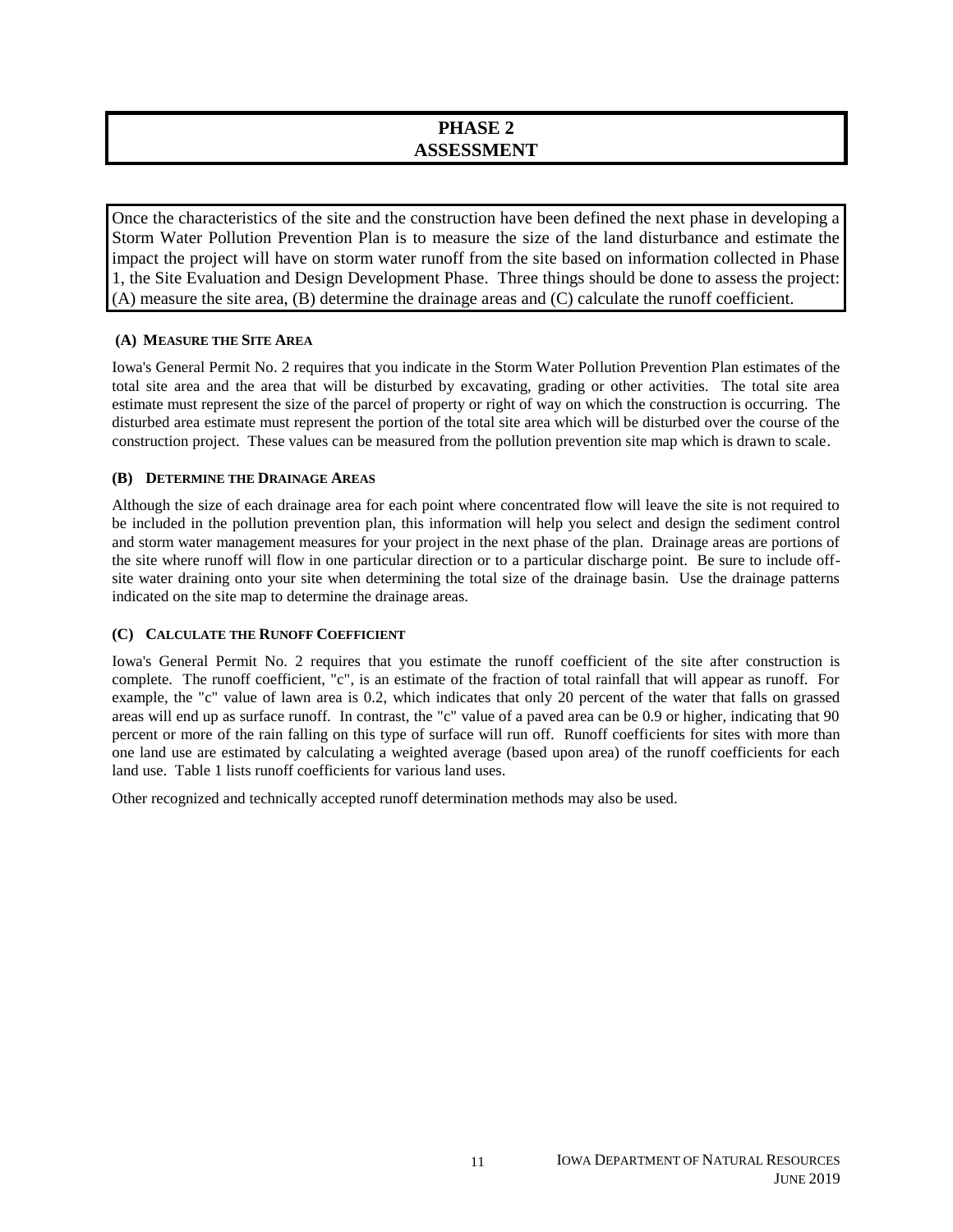| Description of area                                        | <b>Runoff coefficient</b> |
|------------------------------------------------------------|---------------------------|
| <b>Business</b>                                            |                           |
| <b>Downtown Area</b>                                       | $0.70 - 0.95$             |
| Neighborhood Area                                          | $0.50 - 0.70$             |
| <b>Residential</b>                                         |                           |
| <b>Single-Family Areas</b>                                 | $0.30 - 0.50$             |
| <b>Multi-Units, Detached</b>                               | $0.40 - 0.60$             |
| <b>Multi-Units, Attached</b>                               | $0.60 - 0.75$             |
| <b>Residential (Suburban)</b>                              | $0.25 - 0.40$             |
| <b>Apartment Dwelling Areas</b>                            | $0.50 - 0.70$             |
| <b>Industrial</b>                                          |                           |
| <b>Light Areas</b>                                         | $0.50 - 0.80$             |
| <b>Heavy Areas</b>                                         | $0.60 - 0.90$             |
| Parks, Cemeteries                                          | $0.10 - 0.25$             |
| <b>Playgrounds</b>                                         | $0.20 - 0.35$             |
| <b>Railroad Yard Areas</b>                                 | $0.20 - 0.40$             |
| <b>Unimproved Areas</b>                                    | $0.10 - 0.30$             |
| <b>Streets</b>                                             |                           |
| <b>Asphalt</b>                                             | $0.70 - 0.95$             |
| <b>Concrete</b>                                            | $0.80 - 0.95$             |
| <b>Brick</b>                                               | $0.70 - 0.95$             |
| <b>Drives and Walks</b>                                    | $0.75 - 0.85$             |
| <b>Roofs</b>                                               | $0.75 - 0.95$             |
| Lawns - Course Textured Soil (Greater than 85<br>$%$ Sand) |                           |
| Slope: Flat, 2 %                                           | $0.05 - 0.10$             |
| Average, 2 - 7 %                                           | $010 - 0.15$              |
| Steep, 7 %                                                 | $0.15 - 0.20$             |
| Lawns - Fine Textured Soil (Greater than 40 %<br>Clay)     |                           |
| Slope: Flat, 2 %                                           | $0.13 - 0.17$             |
| Average, 2 - 7 %                                           | $0.18 - 0.22$             |
| Steep, 7%                                                  | $0.25 - 0.35$             |

### **Table 1 - TYPICAL "C" VALUES (ASCE 1960)**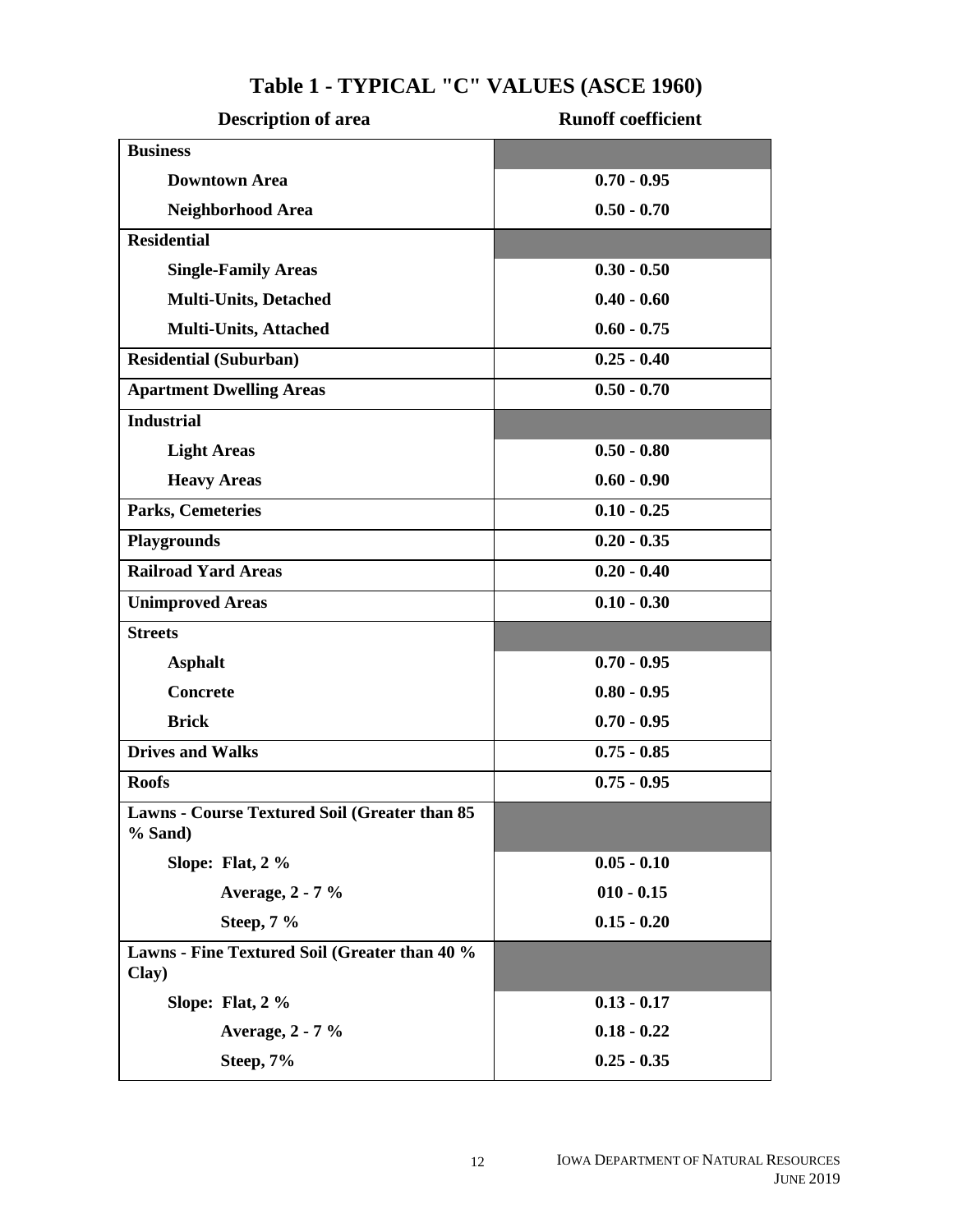### **PHASE 3 CONTROL SELECTION/PLAN DESIGN**

After you have collected the information and made measurements, the next phase is to design a plan to prevent and control pollution of storm water runoff from your construction site. To complete the Storm Water Pollution Prevention Plan: (A) review and incorporate state and local requirements, (B) select erosion and sediment controls, (C) select other controls, (D) select storm water management controls, (E) indicate the location of controls on the site map, (F) prepare an inspection and maintenance plan, (G) prepare a description of controls, and (H) prepare a sequence of major activities. The following subsections explain how the controls you select should be described in the Storm Water Pollution Prevention Plan.

### **(A) REVIEW AND INCORPORATE STATE AND LOCAL REQUIREMENTS**

The pollution prevention plan prepared for compliance with Iowa's NPDES General Permit must also comply with the other state and local requirements. Therefore, prior to designing the pollution prevention plan, you must first determine what state and local requirements, if any, exist for sediment and erosion site plans, site permits or storm water management site plans, or site permits. Where these requirements do exist, they then must be carefully reviewed and incorporated into the plan design. Many cities in Iowa have their own construction site review and compliance programs.

Consideration of state and local requirements in the plan design phase is necessary because the permit requires that the permittee provide a certification that the pollution prevention plan reflects the requirements applicable to protecting surface water resources in sediment and erosion site plans or permits, or storm water management site plans or site permits approved by state or local officials. Identified below are the state requirements pertaining to erosion control plans.

### **161A.64 Code of Iowa STATE OF IOWA STATUTORY REQUIREMENTS PERTAINING TO EROSION CONTROL PLANS**

Prior to initiating a land disturbing activity a person engaged in the land disturbing activity shall file a signed affidavit with the soil and water conservation district that the project will not exceed the soil loss limits.

**"Land disturbance"** (for purposes under 161A.64 of the Iowa Code) means a land change such as the tilling, clearing, grading, excavating, transporting or filling of land which may result in soil erosion from water or wind and the movement of sediment and sediment related pollutants into the waters of the state or onto lands in the state but does not include tilling, planting, harvesting, gardening, landscaping, installing posts or poles and emergency work to protect life or property.

### **(A) SELECT EROSION AND SEDIMENT CONTROLS**

The Storm Water Pollution Prevention Plan must include a description of the measures to be used for erosion and sediment controls throughout the construction project. These controls include stabilization measures for controlling erosion from disturbed areas and structural controls to divert runoff and remove sediment. Erosion and sediment controls are implemented during the construction period to prevent and/or control the loss of soil from the construction site into the receiving waters. Your selection of the most appropriate erosion and sediment controls depends on a number of factors but is most dependent on site conditions. The information collected in the Site Evaluation and Design Development - Phase 1 and the Assessment - Phase 2 is used to select the controls. Some controls are discussed below: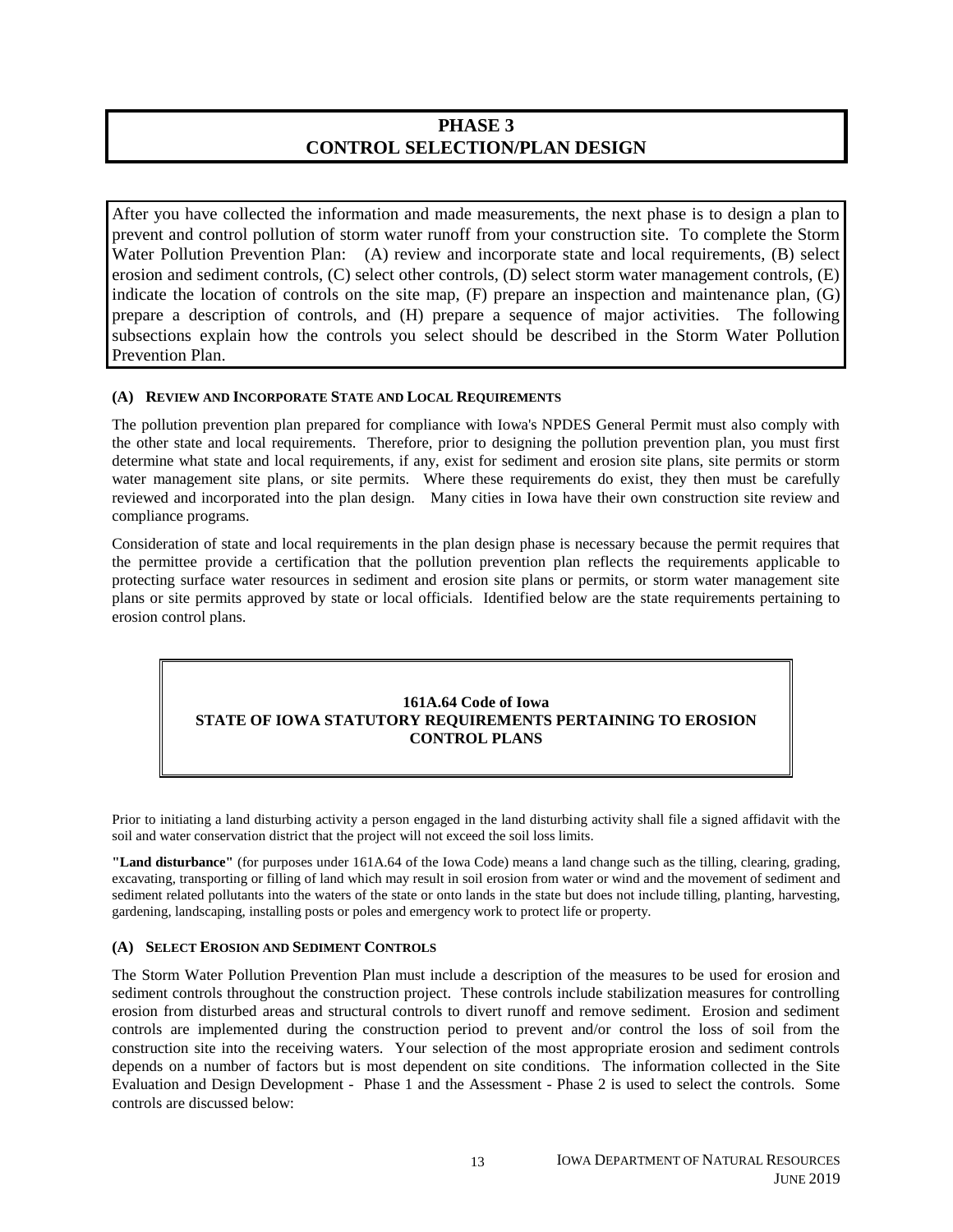**Stabilization**—Under Iowa's General Permit No. 2, stabilization measures must be immediately initiated on disturbed areas of the construction site that will not be re-disturbed for more than 14 days.

Stabilization measures include the following:

- **Temporary seeding—Temporary seeding is the planting of fast-growing grasses to hold down the soils** in disturbed areas so that they are less likely to be carried off-site by storm water runoff or wind.
- **Permanent seeding and planting—Permanent seeding is the use of permanent vegetation (grass, trees,** or shrubs) to stabilize the soil by holding soil particles in place.
- **Mulching**—Mulching is the placement of material such as hay, grass, wood chips, straw, or gravel on the soil surface to cover and hold in place disturbed soils. (Mulching often accompanies seeding.)
- **Geotextiles**
- **Chemical Stabilization**
- **Sod Stabilization**
- **Vegetative Buffer Strips**
- **Protection of Trees**
- **Preservation of Natural Vegetation**
- **Dust Control**
- **Soil Retaining Measures**
- **Stream Bank Stabilization**

Iowa's General Permit No. 2 requires that the pollution prevention plan include structural practices to divert flows away from disturbed areas, to store flows, or to limit the discharge of pollutants from the site to the degree attainable. The following is a partial list of some of the structural practices which may be used.

- **Structural control measures**
	- **Earthen Dike**—An earthen dike is a mound of stabilized soil which is constructed to divert runoff. Earthen dikes may be used to either divert uncontaminated runoff away from disturbed areas or to divert contaminated runoff into a sediment basin or sediment trap.
	- **Silt fence—A** silt fence is a temporary measure consisting of posts with filter fabric stretched across them and sometimes with a wire support fence. The fence is installed along the down slope or side slope perimeter of a disturbed area. Runoff passes through the openings in the fabric, while sediment is trapped on the uphill side.
	- **Sediment trap**—A sediment trap is formed by excavating a pond or by placing an earthen embankment across a low area or drainage swale. It has an outlet or spillway made of large stones or aggregate. The trap retains the runoff long enough to allow the silt to settle out.
	- **Sediment basin**—A sediment basin is a settling pond with a controlled water release structure, e.g., a riser and pipe outlet with a gravel filter, which slows the release of runoff. The basin detains sedimentladen runoff from larger drainage areas long enough for most of the sediment to settle out.
	- **Brush barrier**
	- **Drainage swale**
	- **Subsurface drains**
	- **Pipe slope drains**
	- **Level spreaders**
	- **Storm drain inlet protection**
	- **Rock outlet protection**
	- **Reinforced soil retaining systems**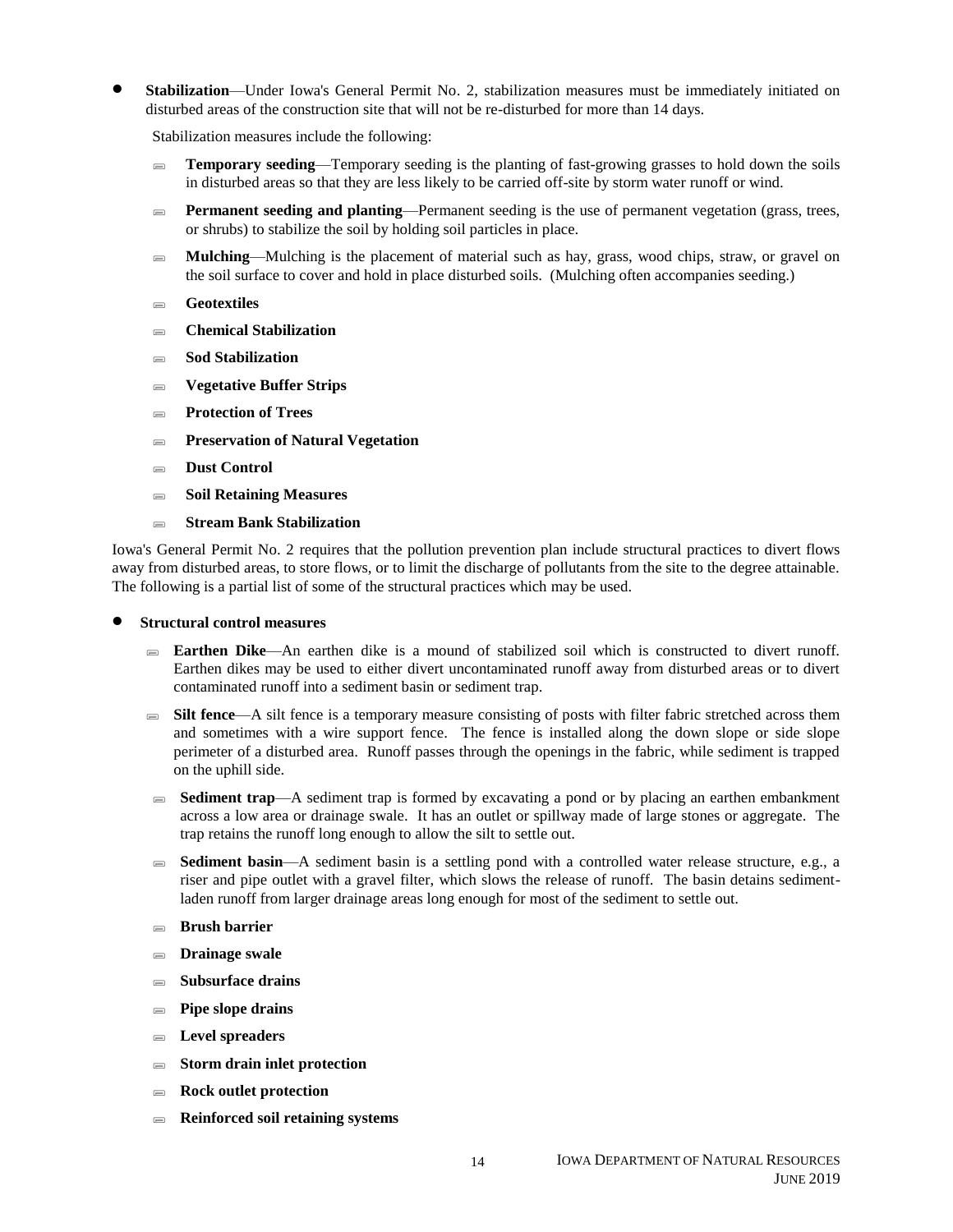#### **Gabions**

Iowa's General Permit No. 2 requires that, where it is attainable, a temporary or permanent sediment basin be installed in any drainage location where more than 10 acres in the upstream drainage area are disturbed at one time. The sediment basin must provide at least 3,600 cubic feet of storage for every acre of land which it drains (flows from upland areas that are undisturbed may be diverted around the basin). Where such a sediment basin is not attainable other structural sediment controls providing equivalent effectiveness are required for all side slope and down slope boundaries of the construction areas.

For drainage locations with 10 or fewer disturbed acres, sediment traps, filter fences, or equivalent measures must be installed along the downhill boundary of the construction site.

#### **(B) SELECT OTHER CONTROLS**

In addition to erosion and sediment controls, the Pollution Prevention Plan for your project must address the other potential pollutant sources that may exist on a construction site. These controls include proper disposal of construction site waste disposal, compliance with applicable State or local waste disposal, sanitary sewer or septic system regulations, control of off-site vehicle tracking, and control of allowable non-storm water discharges, as explained below:

 **Ensure proper disposal of construction site waste materials.** Iowa's solid waste regulations require that construction and demolition waste be taken to a permitted sanitary landfill. No liquids or hazardous waste will be accepted. Contact the nearest IDNR field office to determine the nearest permitted sanitary landfill.

Rubble (which is uncontaminated stone, brick, or similar inorganic material), rock and sand may be disposed without a permit in an environmentally safe manner. This means not impeding waterways or drainage as well as not disposing of rubble, rock or sand in flood plains or wetlands without IDNR prior approval.

The open burning of trees, tree trimmings, and landscape waste is allowed without a permit provided that: the material originated on the premises, the burning occurs at least one-quarter mile away from any inhabited building, rubber tires are not used to ignite the fire and the burning complies with local requirements.

- **Treat or dispose of sanitary wastes that are generated on-site in accordance with State or local requirements.** Contact the County Sanitarian's office for local requirements. If the county sanitarian cannot be reached, contact the regional IDNR field office.
- **Prevent off-site tracking of sediments and generation of dust.** Stabilized construction entrances or vehicle washing racks should be installed at locations where vehicles leave the site. Where dust may be a problem, implement dust control measures.
- **Identify and prevent contamination of non-storm water discharges.** Where non-storm water discharges allowed by the General Permit exist, the pollution prevention plan must identify these discharges and take steps to prevent contamination from these discharges.

#### **(C) SELECT STORM WATER MANAGEMENT CONTROLS**

Storm water management controls are constructed to prevent or control pollution of storm water after the construction is completed. Iowa's General Permit No. 2 requires that the pollution prevention plan include a description of the measures that will be installed to control pollutants in storm water after construction is complete. These controls include, but are not limited to, one or more of the following:

- **Retention pond—A** pond that holds runoff in a reservoir without release except by means of evaporation, infiltration, or emergency bypass.
- **Detention pond—A** pond that holds or detains runoff in a basin for a limited time releasing it slowly to allow most of the sediments to drop out.
- **Infiltration measures**—Measures that allow the percolation of water though the ground surface into subsurface soil. Specific measures include infiltration trenches, basins, and dry wells.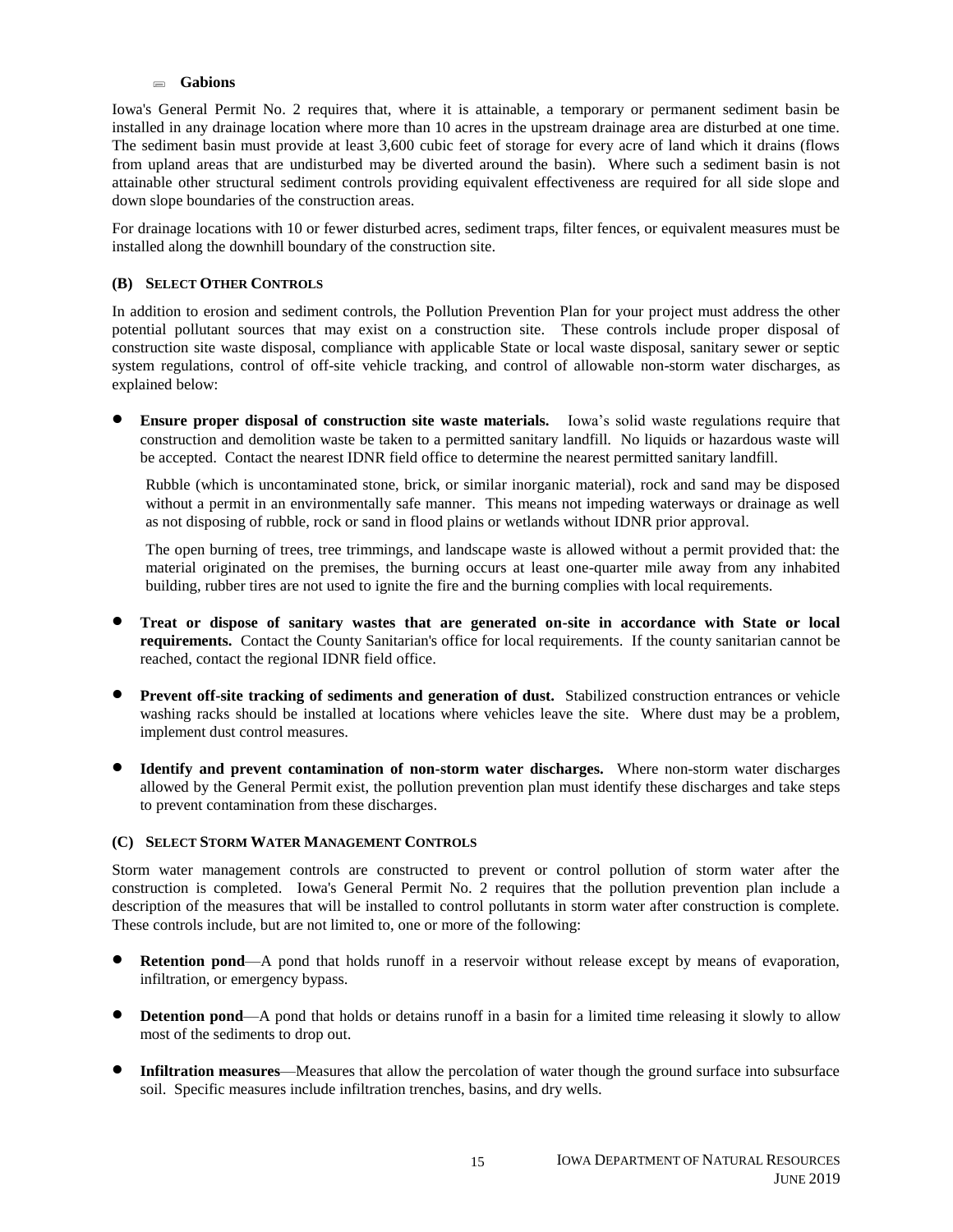**Vegetated swales and natural depressions**—Grass-lined ditches or depressions that transport runoff, filter sediments from the runoff, and enhance infiltration of the runoff.

Selection of the most appropriate storm water management measures depends upon a number of factors associated with site conditions. Most sites can employ measures to remove 80 percent of the total suspended solids resulting from the construction project. When you select storm water management measures for a development project, consider the impacts of these measures on other environmental media (e.g., land, air, and ground water).

In addition to pollutant removal, the storm water management portion of the plan must address velocity dissipation at discharge locations. Development usually means an increase in speed with which the site will drain because of the addition of paved areas, storm sewers, curbs, gutters, etc. The general permit requires that velocity dissipation devices be placed along the length of any outfall where the discharge from the developed area may erode the channel so that the natural physical and biological characteristics and functions are maintained and protected (e.g. maintenance of hydrologic conditions present prior to the initiation of construction activities). The potential for erosion is primarily dependent upon the velocity of the storm water discharge and the type of material that lines the channel. One velocity dissipation device is rip rap outlet protection, which is stone or rip rap placed at the discharge point to reduce the speed of concentrated storm water flows.

### **(D) INDICATE THE LOCATION OF CONTROLS ON THE SITE MAP**

Pollution prevention measures must be shown on the pollution prevention site map, including the location of each measure used for erosion and sediment control, storm water management, and other waste controls. When this has been done, the site map is ready to be included in the Pollution Prevention Plan. It may not be feasible to indicate some controls on the site map, e.g., waste control measures.

### **(E) PREPARE AN INSPECTION AND MAINTENANCE PLAN**

After the Storm Water Pollution Prevention Plan is prepared and the necessary controls are installed, you will be responsible for inspecting and maintaining them. The General Permit requires that you prepare a description of the procedures to maintain in good and effective operating conditions vegetation, erosion and sediment control measures and other protective measures identified in the site plan. Qualified personnel (provided by the permittee and defined in General Permit no. 2) shall inspect disturbed areas of the construction site that have not reached final stabilization at least once every seven calendar days. An inspection and maintenance checklist for each of the control measures proposed for the construction site should be included in the Storm Water Pollution Prevention Plan prior to starting construction.

### **(F) PREPARE A DESCRIPTION OF THE CONTROLS**

Once you have finished planning your construction activities and selected the controls, make a list of each type of control you plan to use on the site. Include a description of each control, describe its purpose, and explain why it is appropriate in this location. The description should also include specific information about the control such as size, required materials, and methods of installation/use.

#### **(G) PREPARE A SEQUENCE OF MAJOR ACTIVITIES**

You must prepare a sequence of major activities that includes the installation of all the controls, earth disturbing activities, all stabilization activities, and the maintenance required for the controls. The sequence should clearly indicate the order in which each of the activities described takes place. Several general principles are helpful in developing the sequence of major activities:

- **Install** down slope and side slope perimeter controls before the land disturbing activity occurs.
- **Do not disturb** an area until it is necessary for construction to proceed.
- **Remove** and stockpile topsoil.
- **Cover** or **stabilize** disturbed areas including topsoil stockpiles as soon as possible.
- **Time** construction activities to limit impact from seasonal climate changes or weather events.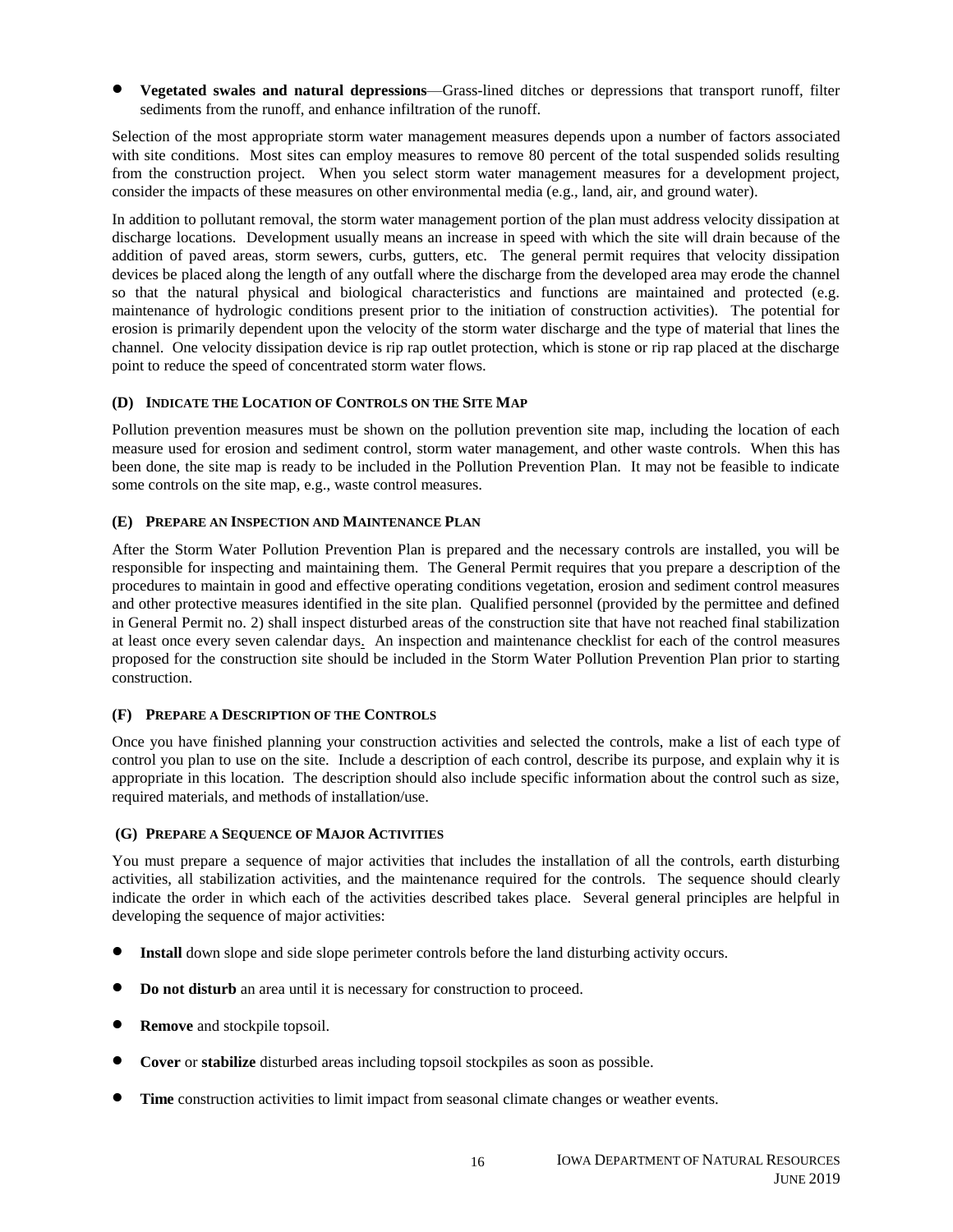- **Delay** construction of infiltration measures until the end of the construction project when upstream drainage areas have been stabilized.
- **Respread** topsoil.
- **•** Do not remove temporary perimeter controls until after all upstream areas are finally stabilized.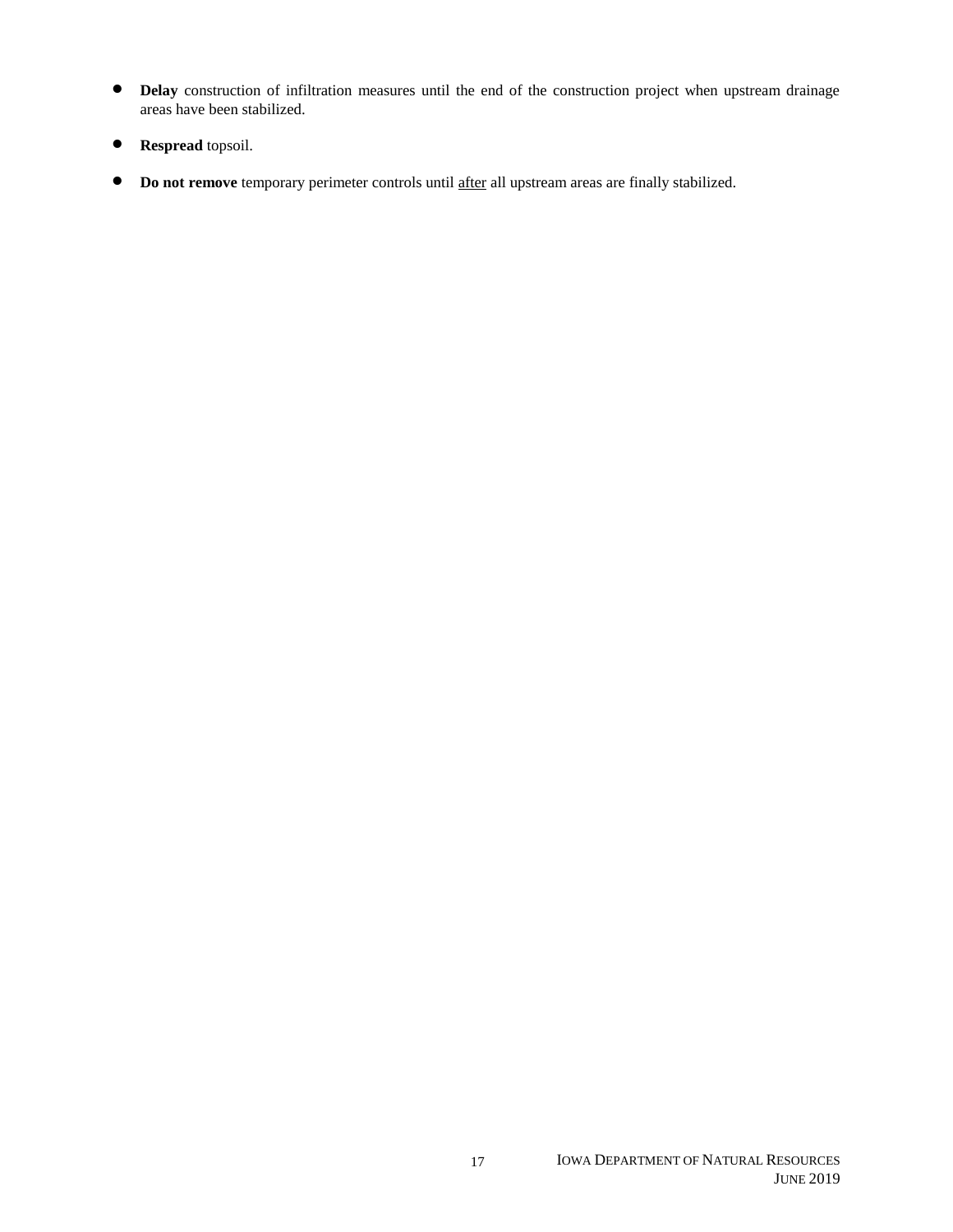### **PHASE 4 POLLUTION PREVENTION PLAN CERTIFICATION AND SUBMITTING A NOTICE OF INTENT**

Once the Storm Water Pollution Prevention Plan has been prepared, each operator must: (A) certify by signing the Pollution Prevention Plan. After the plan has been developed and certified, either the owner or general contractor is ready to (B) submit a notice of intent to the Iowa Department of Natural Resources. The pre-construction checklist will be very useful in evaluating whether all the required items are included in your Storm Water Pollution Prevention Plan prior to certifying the plan or submitting a Notice of Intent.

### **(A) POLLUTION PREVENTION PLAN CERTIFICATION**

For each control measure, the storm water pollution prevention plan must clearly identify the contractor(s) and or subcontractor(s) that will implement the measure. All contractors and subcontractors identified in the plan, including short-term contractors and subcontractors coming on-site, must sign the following certification statement before conducting any professional service at the site identified in the plan. The certification must be signed in accordance with the signatory requirements found in the general permit (i.e., principal executive officer, vice-president, general partner, proprietor, elected official) and must be incorporated into the pollution prevention plan.

Upon signing the certification, the contractor or sub-contractor becomes a co-permittee with the owner and other copermittee contractors. In signing the plan, the authorized representative certifies that the information is true and assumes liability for the plan. Note that Section 309 of the Clean Water Act provides for significant penalties where information is false or the permittee violates, either knowingly or negligently, permit requirements.

### **Certification Statement**

I certify under penalty of law that I understand the terms and conditions of the general National Pollutant Discharge Elimination System (NPDES) permit that authorizes the storm water discharges associated with industrial activity from the construction site as part of this certification. Further, by my signature, I understand that I am becoming a co-permittee, along with the owner(s) and other contractors and subcontractors signing such certifications, to the Iowa Department of Natural Resources NPDES General Permit No. 2 for "Storm Water Discharge Associated with Industrial Activity for Construction Activities" at the identified site. As a co-permittee, I understand that I, and my company, are legally required under the Clean Water Act and the Code of Iowa, to ensure compliance with the terms and conditions of the storm water pollution prevention plan developed under this NPDES permit and the terms of this NPDES permit.

I certify under penalty of law that this document and all attachments were prepared under my direction or supervision in accordance with a system designed to assure that qualified personnel properly gathered and evaluated the information submitted. Based on my inquiry of the person or persons who manage the system, or those persons directly responsible for gathering the information, the information submitted is, to the best of my knowledge and belief, true, accurate, and complete. I am aware that there are significant penalties for submitting false information, including the possibility of fine and imprisonment for knowing violations.

This certification must include the name and title of the person providing the signature; the name, address and telephone number of the contracting firm; the address (or other identifying description) of the site; and the date the certification is made.

### **(B) SUBMITTING A NOTICE OF INTENT**

Either the owner or general contractor can submit the Notice of Intent to the IDNR for coverage under Iowa's NPDES General Permit No. 2. A copy of the Notice of Intent must be included in the Pollution Prevention Plan. As additional operators (either contractors or subcontractors) are identified, each operator shall certify (sign) the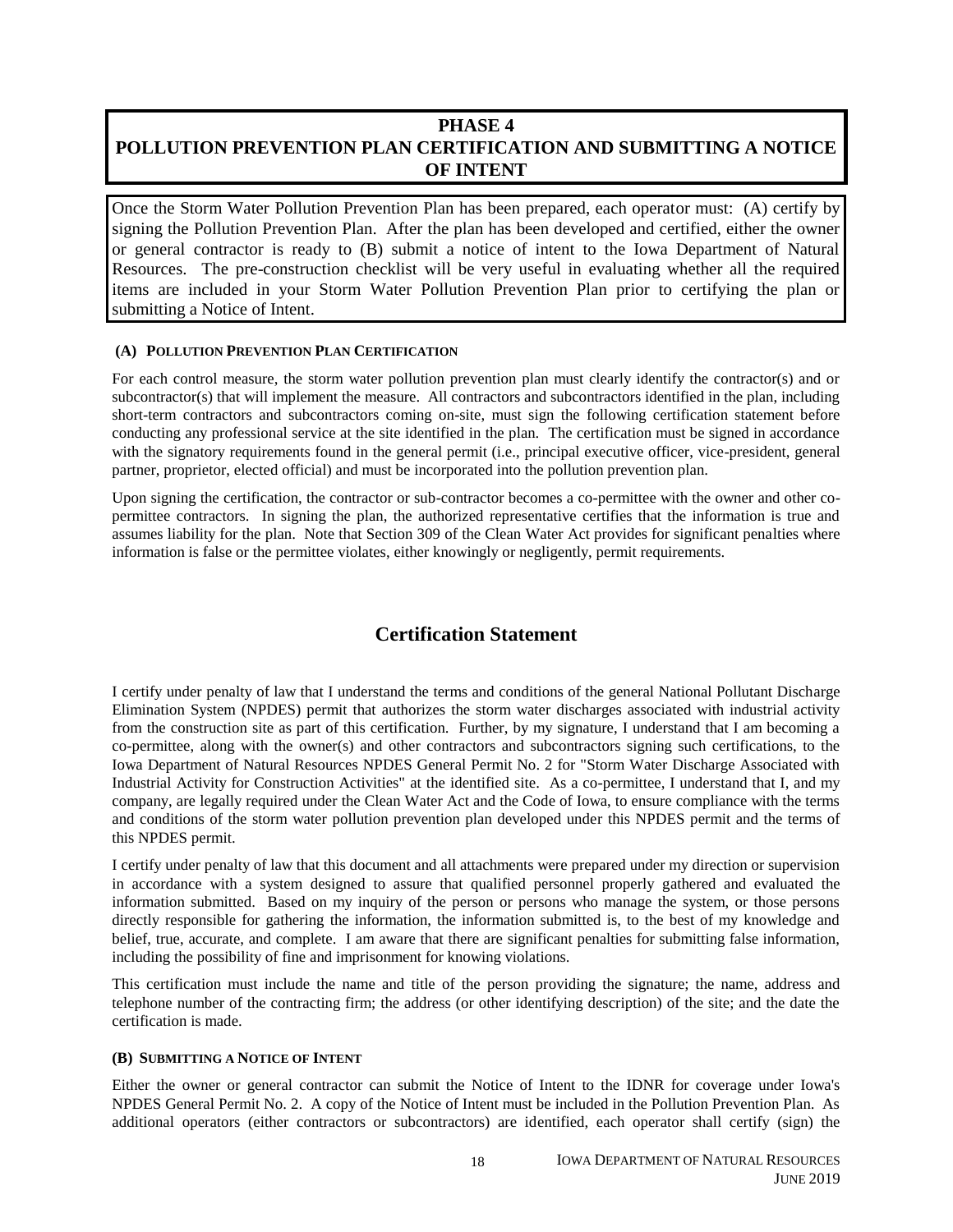pollution prevention plan and become co-permittees with the other known operators as described above in **(A) POLLUTION PREVENTION PLAN CERTIFICATION.**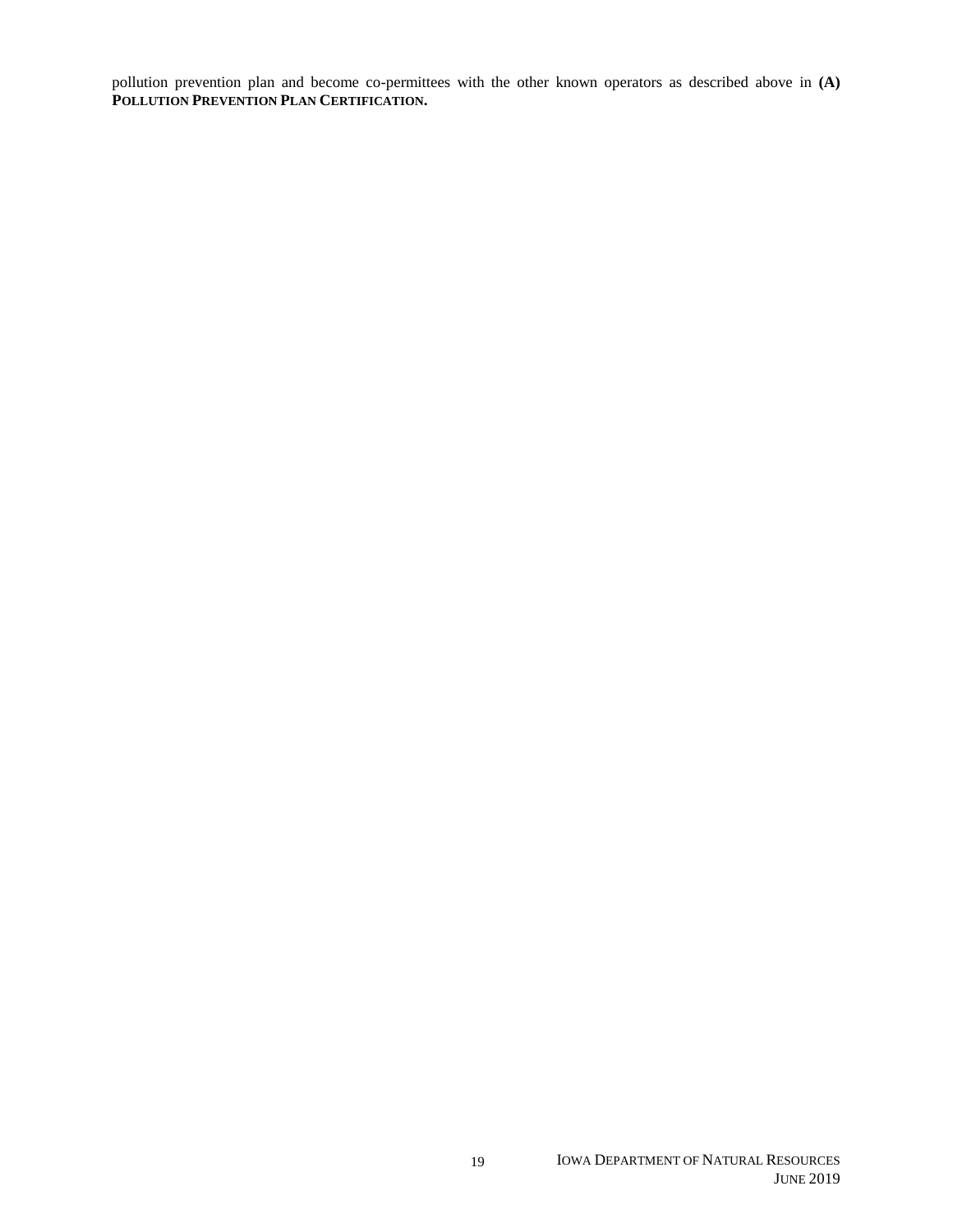### **PHASE 5 CONSTRUCTION / IMPLEMENTATION**

Once you have prepared a Storm Water Pollution Prevention Plan and submitted a complete Notice of Intent to the Iowa Department of Natural Resources, you may not start construction of the project until the Department has issued the authorization. You must now do the following things that are indicated in the Storm Water Pollution Prevention Plan: (A) implement controls, (B) inspect and maintain the controls, (C) maintain records of construction activities, (D) update/change the plan to keep it current, (E) Report any hazardous condition and update the plan and (F) have plans accessible.

### **(A) IMPLEMENT CONTROLS**

The first action that should be taken is to construct or perform the controls over erosion, sedimentation and other waste that were selected in the Storm Water Pollution Prevention Plan. The controls must be constructed in the order indicated in the sequence of major activities identified in phase 3.

Stabilization controls (measures) must be applied within the time frame specified in the general permit which are as follows:

 Temporary and permanent stabilization measures shall be immediately initiated on all disturbed areas if construction activity will not occur for a period of 14 or more calendar days.

To ensure that all controls are adequately implemented, it is important that the work crews who install the measures are experienced and/or adequately trained. Improperly installed controls can have little or no effect and may actually increase the pollution in storm water. It is also important that all other workers on the construction site be made aware of the controls so that they do not inadvertently disturb or remove them.

### **(B) INSPECT AND MAINTAIN CONTROLS**

As discussed previously, inspection and maintenance of the protective measures that are part of this plan are as important to pollution prevention as proper planning, design/selection, and installation.

 **Inspections**—The general permit requires inspection every 7 days. It is recommended that inspections also be conducted within 24 hours of the end of a storm of 0.5 inch or greater of rainfall. All disturbed areas of the site, areas for material storage, locations where vehicles enter or exit the site, all of the erosion and sediment controls that were identified as part of the plan, and accessible discharge locations must be inspected. Controls must be in good operating condition until the construction activity is complete and final stabilization has been reached

The inspector must prepare an inspection report of the pollution control measures. The report shall: summarize the scope of the inspection; provide the name(s) and qualifications of personnel making the inspection; include the date(s) of the inspection; identify any damages or deficiencies in the control measures; and identify what actions will be taken to modify pollution control practices. These reports document the inspection of the pollution prevention measures. Inspection reports must contain the following certification statement and be signed in accordance with the signatory requirements found in the general permit (i.e., principal executive officer, vice-president, general partner, proprietor, elected official).

### **Inspection Report Certification Statement**

"I certify under penalty of law that this document and all attachments were prepared under my direction or supervision in accordance with a system designed to assure that qualified personnel properly gathered and evaluated the information submitted. Based on my inquiry of the person or persons who manage the system, or those persons directly responsible for gathering the information, the information submitted is, to the best of my knowledge and belief, true, accurate, and complete. I am aware that there are significant penalties for submitting false information, including the possibility of fine and imprisonment for knowing violations."

 **Maintenance/Repairs**—The pollution prevention plan must contain a description of procedures that will be followed to maintain in good and effective operating condition all control measures identified. The inspection reports can be used to record scheduled maintenance.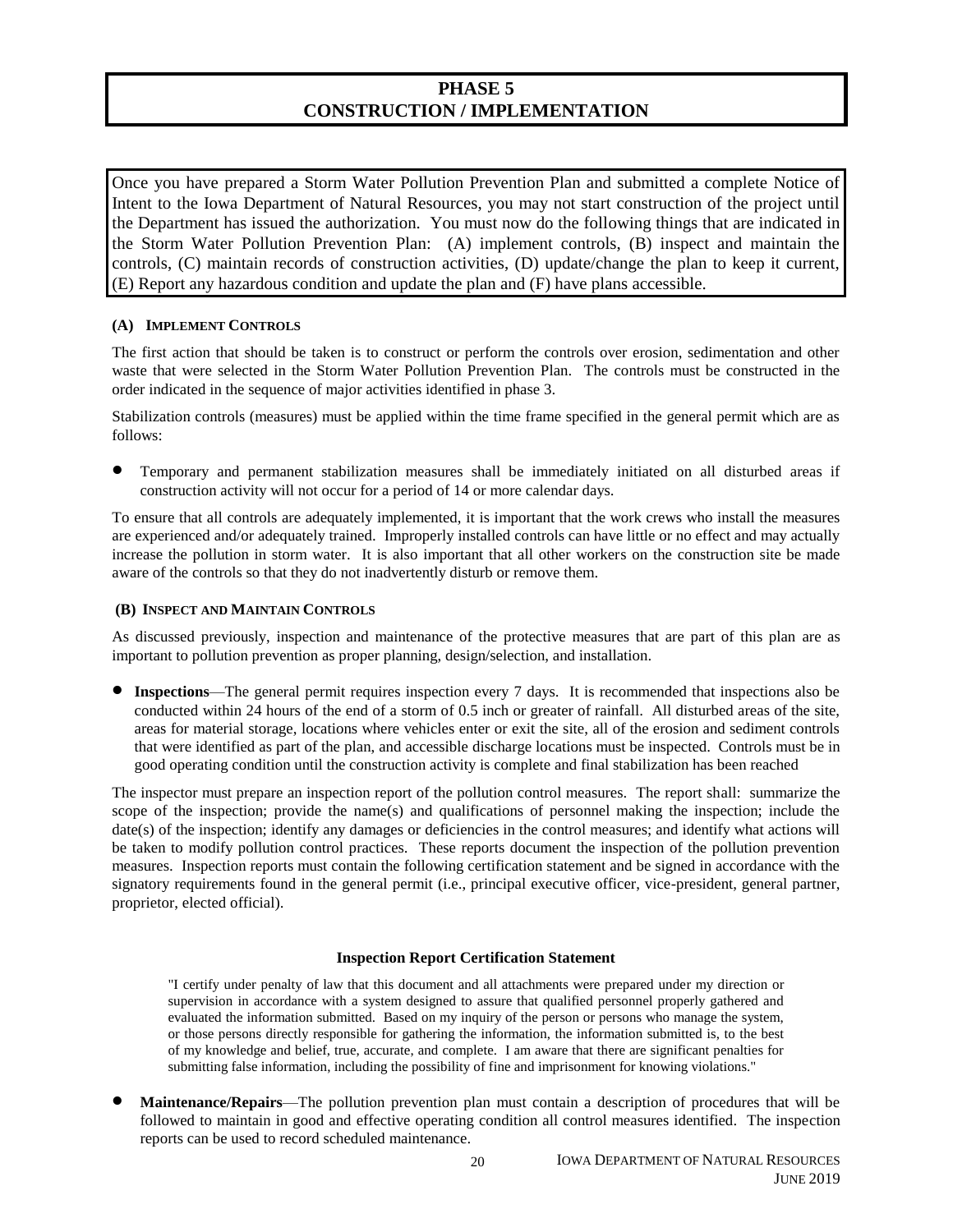Any changes that may be required to correct deficiencies in the Storm Water Pollution Prevention Plan noted during an inspection should be made as soon as practical after an inspection but in no case later than 7 days after the inspection.

### **(C) MAINTAIN RECORDS OF CONSTRUCTION ACTIVITIES**

In addition to the inspection and maintenance reports, the operator should keep records of the construction activity on the site. In particular, the operator should keep a record of the following information:

- The dates when major grading activities occur in a particular area.
- The dates when construction activities cease in an area, temporarily or permanently.
- The dates when an area is stabilized, temporarily or permanently.

These records can be used to make sure that areas where there is no construction activity will be stabilized within the required time frame.

Records shall be retained for a period of at least three years from the date that the site is finally stabilized.

### **(D) UPDATE/CHANGE THE PLAN TO KEEP THE PLAN CURRENT**

For a construction activity to be in full compliance with its NPDES storm water general permit, and for the Storm Water Pollution Prevention Plan to be effective, the plan must accurately reflect site features and operations. When it does not, the plan must be changed. The plan must also be changed if the operator observes that it is not effective in minimizing pollutant discharge from the site.

In addition, the pollution prevention plan shall be updated to:

- include contractors identified after the submittal of the Notice of Intent. These contractors shall certify the plan and be identified as co-permittees and
- identify any change in ownership or transference of the permit and permit responsibilities.

If, at any time during the effective period of the permit, the IDNR finds that the plan does not meet one or more of the minimum standards established in the general permit, the IDNR will notify the permittee of required changes necessary to bring the plan up to standard. Permittees shall have 3 days after notification to make the necessary changes.

### **(E) REPORT ANY HAZARDOUS CONDITION AND UPDATE THE PLAN**

Because construction activities may include handling of certain hazardous substances over the course of the project, spills of these substances may create a hazardous condition and are required to be reported. Iowa law requires that as soon as possible but not more than six hours after the onset of a hazardous condition the IDNR and local sheriff's office or the office of the sheriff of the affected county be notified. (Refer to Glossary for definition of a "hazardous condition").

The storm water pollution prevention plan must be modified with 14 calendar days of a hazardous condition. The pollution prevention plan shall describe the release and the circumstances leading to the release. Steps to prevent the reoccurrence of such releases are to be identified in the plan and implemented.

### **(F) PROVIDE FOR PLAN LOCATION AND ACCESS**

The general permit has specific requirements regarding plan location and access.

- **Plan location—A** copy of the Pollution Prevention Plan must be kept at the construction site from the time construction begins until the site has reached final stabilization.
- **Retention of records**—Retention of records requires that copies of the Storm Water Pollution Prevention Plan and all other reports required by the permit, as well as all of the data used to complete the Notice of Intent, be retained for 3 years after the completion of final site stabilization.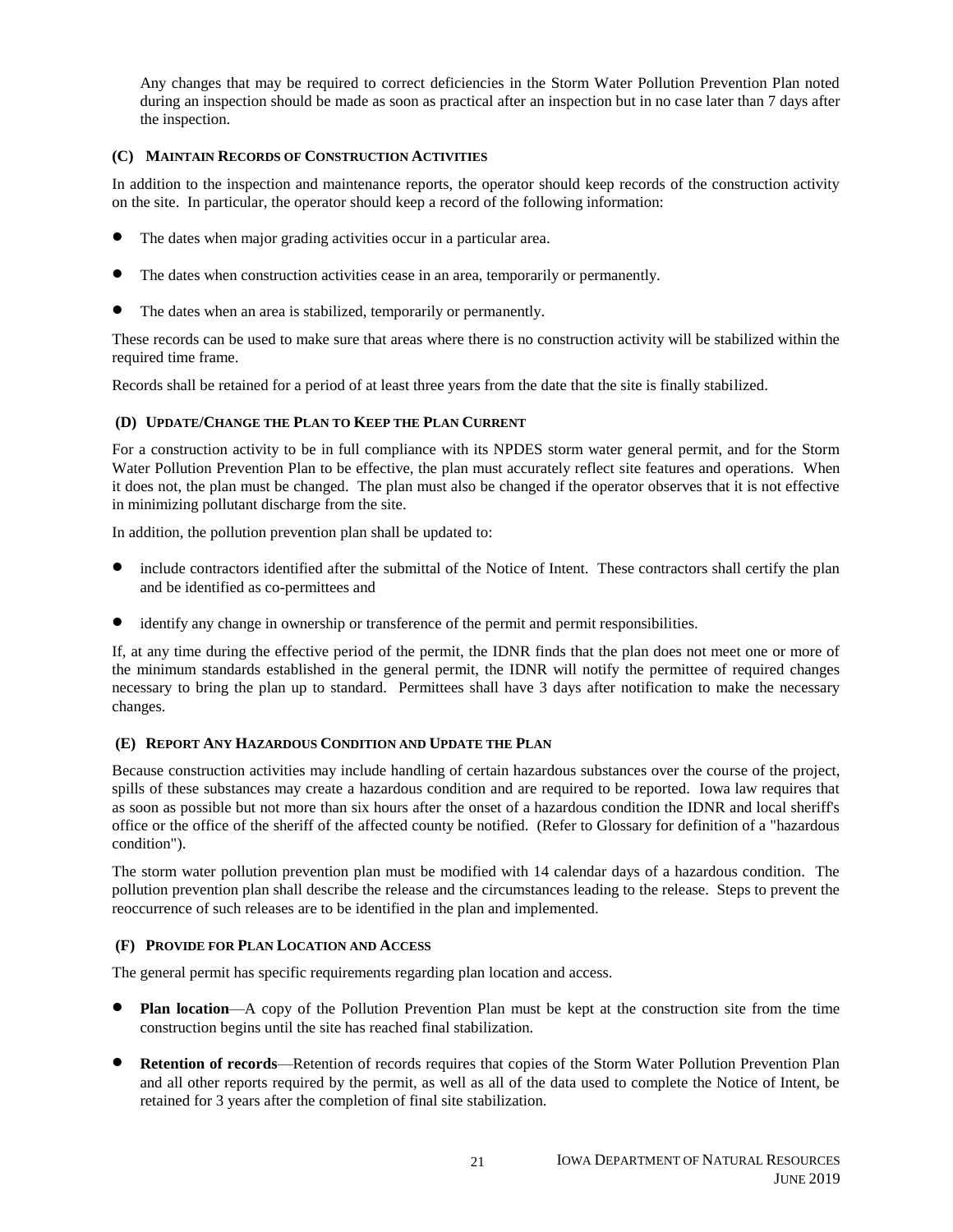**Access**—Although plans and associated records are not necessarily required to be submitted to the IDNR, these documents must be made available upon request to the Department of Natural Resources. If storm water runoff is discharged to a municipal separate storm sewer system, the plans must be made available upon request to the municipal operator of the system.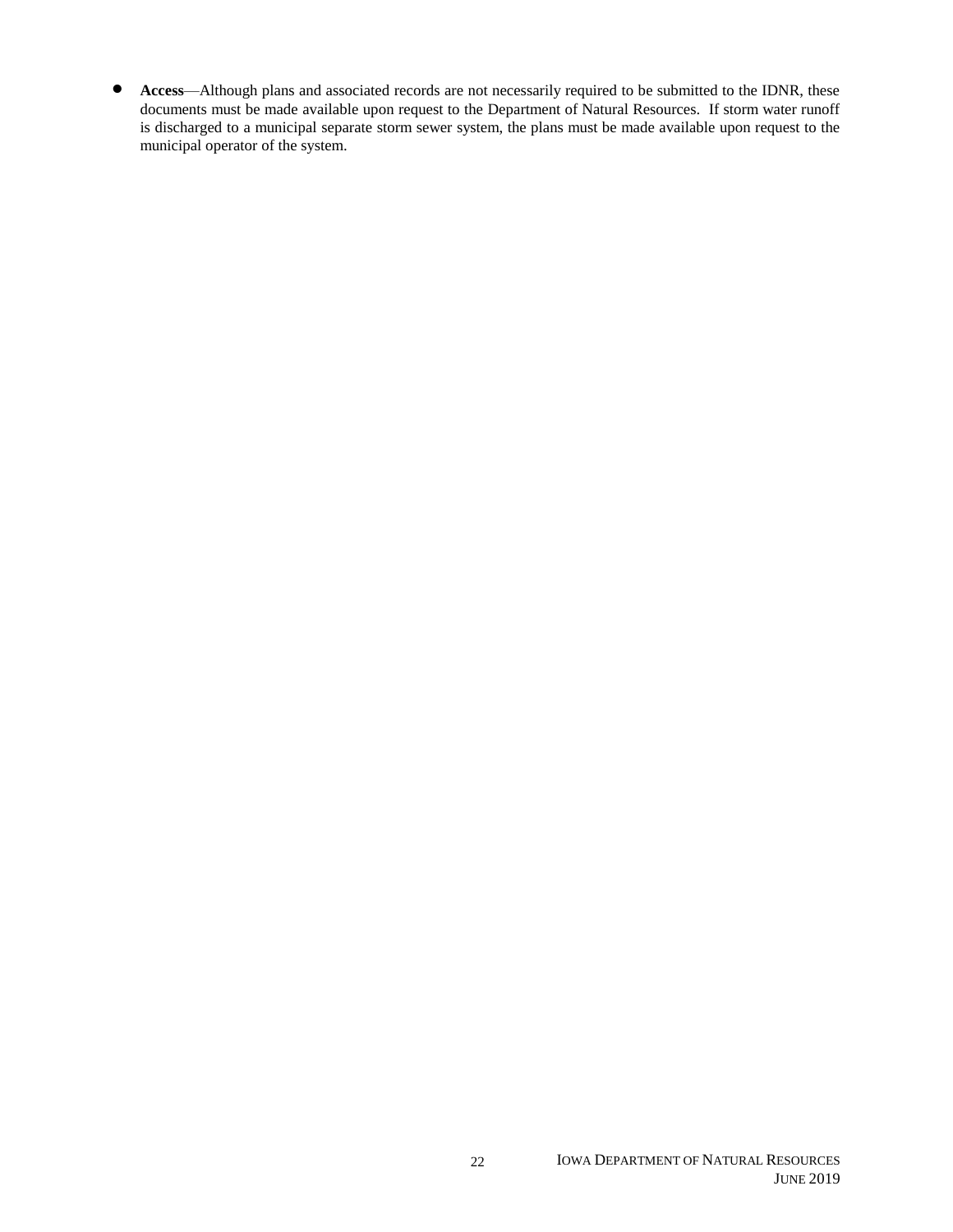### **PHASE 6 FINAL STABILIZATION AND NOTICE OF DISCONTINUATION**

The storm water discharge from a construction activity is no longer considered to be a discharge subject to the storm water permit requirements when final stabilization has been reached and temporary erosion and sediment controls have been or will be removed. A permittee must submit a Notice of Discontinuation (NOD) to inform the IDNR that storm water discharge no longer needs to be covered by the general permit.

### **(A) FINAL STABILIZATION**

Final stabilization is defined in the general permit as meaning that all soil disturbing activities at the site have been completed, and that a uniform perennial vegetative cover for unpaved areas not covered by permanent structures has been established of sufficient density to preclude erosion or equivalent permanent stabilization measures (such as the use of rip rap, gabions, or geotextiles) have been employed. Topsoil must be respread prior to final stabilization.

### **(B) NOTICE OF DISCONTINUATION (NOD)**

A storm water discharge that is covered under the general permit is required to notify the Iowa IDNR that discharge has been discontinued and that the discharge is no longer subject to the NPDES permitting requirements. For construction activities, this means that final stabilization has been reached. This notification is made by providing the IDNR with a Notice of Discontinuation. Within 30 days after final stabilization has been reached the owner or general contractor must submit the NOD to the IDNR.

Information to be included on the Notice of Discontinuation includes the following:

- the name of the owner or operator to which coverage under the general permit was issued;
- the general permit number and the permit authorization number
- the date the construction site reached final stabilization; and
- a signed certification.

The Notice of Discontinuation should be mailed to the following address:

Storm Water Coordinator Iowa Department of Natral Resources 502 E. 9th Street Des Moines, Iowa 50319-0034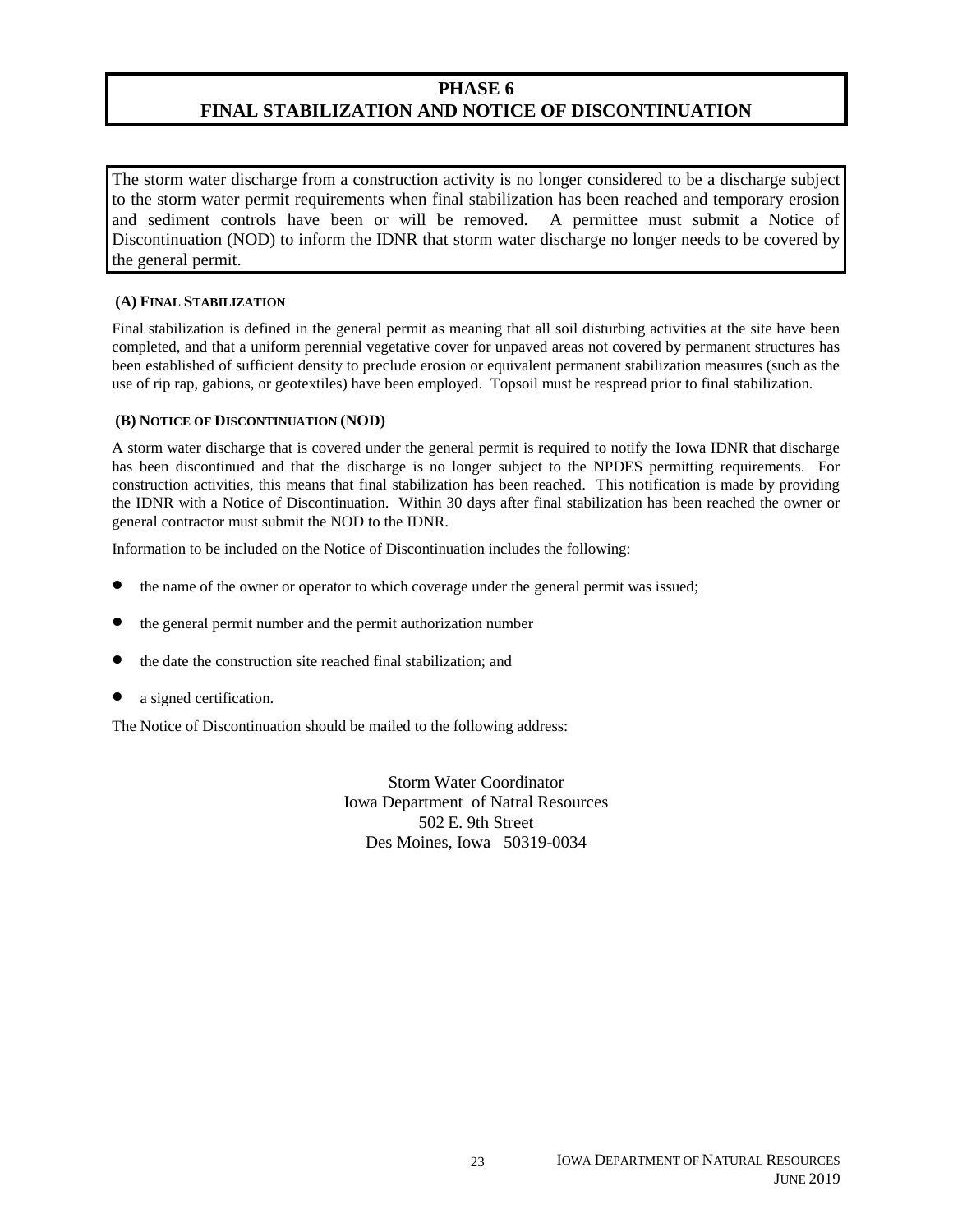### **NOTICE OF DISCONTINUATION**

### **OF A STORM WATER DISCHARGE COVERED UNDER IOWA NPDES GENERAL PERMIT NO. 2 FOR CONSTRUCTION ACTIVITIES**

Name of the owner or facility to which the storm water discharge general permit coverage was issued.

List the complete permit authorization number for the discharge. This number is provided on the bottom of the authorization sheet for General Permit No. 2.

IA - \_\_\_\_\_\_\_\_\_\_\_\_\_\_\_---\_\_\_\_\_\_\_\_\_\_\_\_\_\_\_\_

\_\_\_\_\_\_\_\_\_\_\_\_\_\_\_\_\_\_\_\_\_\_\_\_\_\_\_\_\_\_\_\_\_\_\_\_\_\_\_\_\_

 $\overline{\phantom{a}}$  , and the set of the set of the set of the set of the set of the set of the set of the set of the set of the set of the set of the set of the set of the set of the set of the set of the set of the set of the s

List the date the construction site reached final stabilization as defined on the back of this form.

The following certification signed in accordance with the signatory requirements of the general permit: (see back side)

I certify under penalty of law that disturbed soils at the identified facility have been finally stabilized and temporary erosion and sediment control measures have been removed or will be removed at an appropriate time. I understand that by submitting this Notice of Discontinuation, that I am no longer authorized to discharge storm water associated with industrial activity for construction activities by Iowa Department of Natural Resources NPDES General Permit No. 2, and that discharging pollutants from storm water associated with industrial activity to waters of the United States is unlawful under the Clean Water Act where the discharge is not authorized by a NPDES permit.

I further certify under penalty of law that this document and all attachments were prepared under my direction or supervision in accordance with a system designed to assure that qualified personnel properly gathered and evaluated the information submitted. Based on my inquiry of the person or persons who manage the system, or those persons directly responsible for gathering the information, the information submitted is, to the best of my knowledge and belief, true, accurate, and complete. I am aware that there are significant penalties for submitting false information, including the possibility of fine and imprisonment for knowing violations.

|            | Name $(\text{print})$           | Signature |
|------------|---------------------------------|-----------|
|            |                                 | Date      |
| Return to: | <b>Storm Water Coordinator</b>  |           |
|            | Department of Natural Resources |           |
|            | 502 E. 9th Street               |           |
|            | Des Moines, IA 50319-0034       |           |

24